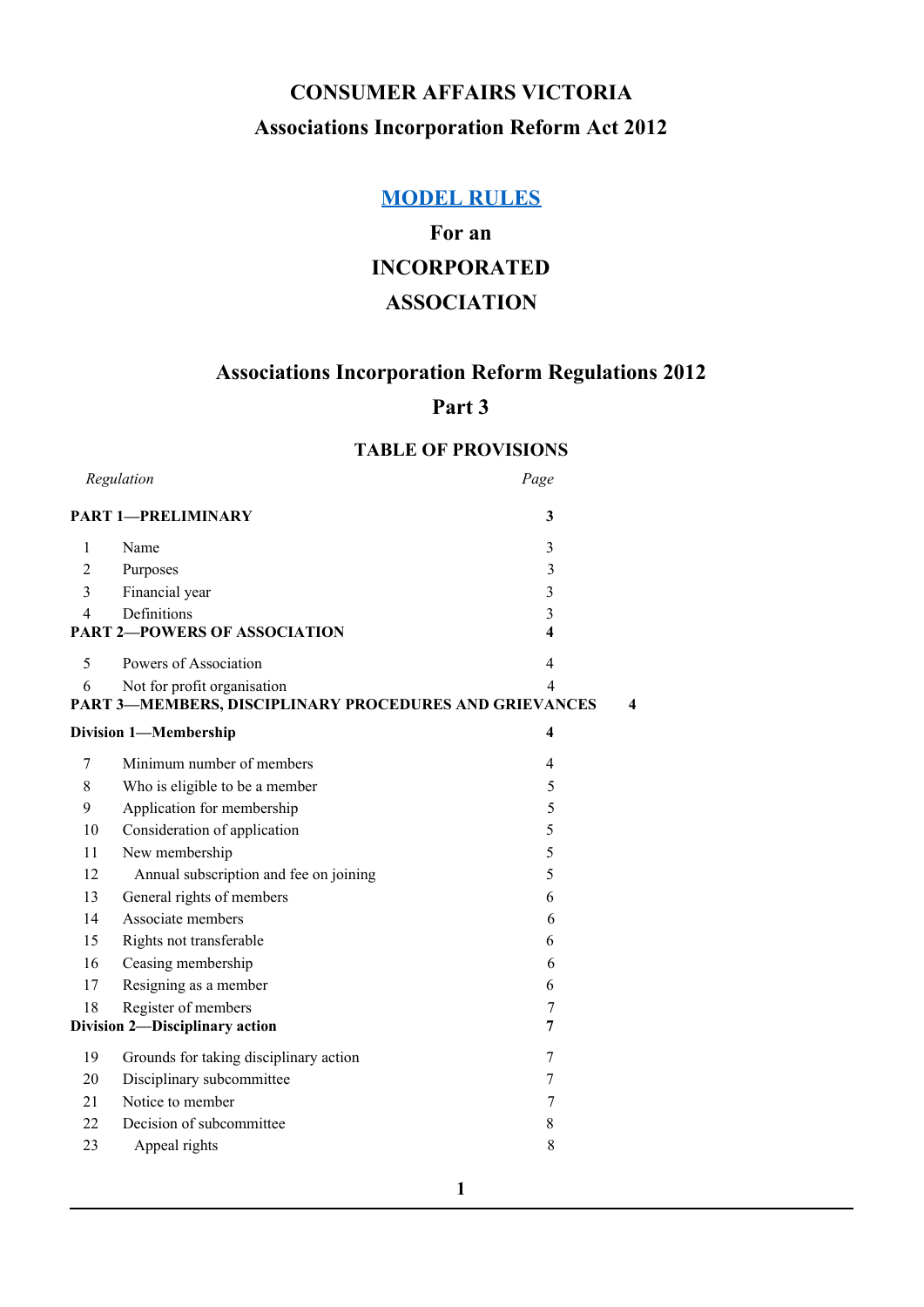| 24 | Conduct of disciplinary appeal meeting<br><b>Division 3-Grievance procedure</b>              | 9<br>9   |
|----|----------------------------------------------------------------------------------------------|----------|
| 25 | Application                                                                                  | 9        |
| 26 | Parties must attempt to resolve the dispute                                                  | 9        |
| 27 | Appointment of mediator                                                                      | 9        |
| 28 | Mediation process                                                                            | 10       |
| 29 | Failure to resolve dispute by mediation<br><b>PART 4-GENERAL MEETINGS OF THE ASSOCIATION</b> | 10<br>10 |
| 30 | Annual general meetings                                                                      | 10       |
| 31 | Special general meetings                                                                     | 11       |
| 32 | Special general meeting held at request of members                                           | 11       |
| 33 | Notice of general meetings                                                                   | 11       |
| 34 | Proxies                                                                                      | 12       |
| 35 | Use of technology                                                                            | 12       |
| 36 | Quorum at general meetings                                                                   | 12       |
| 37 | Adjournment of general meeting                                                               | 13       |
| 38 | Voting at general meeting                                                                    | 13       |
| 39 | Special resolutions                                                                          | 13       |
| 40 | Determining whether resolution carried                                                       | 14       |
| 41 | Minutes of general meeting                                                                   | 14       |
|    | <b>PART 5-COMMITTEE</b>                                                                      | 14       |
|    | <b>Division 1-Powers of Committee</b>                                                        | 14       |
| 42 | Role and powers                                                                              | 14       |
| 43 | Delegation                                                                                   | 15       |
|    | Division 2-Composition of Committee and duties of members                                    | 15       |
| 44 | Composition of Committee                                                                     | 15       |
| 45 | <b>General Duties</b>                                                                        | 15       |
| 46 | President and Vice-President                                                                 | 16       |
| 47 | Secretary                                                                                    | 16       |
| 48 | Treasurer<br>16                                                                              |          |
|    | Division 3—Election of Committee members and tenure of office                                | 17       |
| 49 | Who is eligible to be a Committee member                                                     | 17       |
| 50 | Positions to be declared vacant                                                              | 17       |
| 51 | <b>Nominations</b>                                                                           | 17       |
| 52 | Election of President etc.                                                                   | 17       |
| 53 | Election of ordinary members                                                                 | 17       |
| 54 | Ballot                                                                                       | 18       |
| 55 | Term of office                                                                               | 18       |
| 56 | Vacation of office                                                                           | 19       |
| 57 | Filling casual vacancies                                                                     | 19       |
|    | <b>Division 4-Meetings of Committee</b>                                                      | 19       |
| 58 | Meetings of Committee                                                                        | 19       |
| 59 | Notice of meetings                                                                           | 20       |
| 60 | Urgent meetings                                                                              | 20       |
| 61 | Procedure and order of business                                                              | 20       |
| 62 | Use of technology                                                                            | 20       |
| 63 | Quorum                                                                                       | 20       |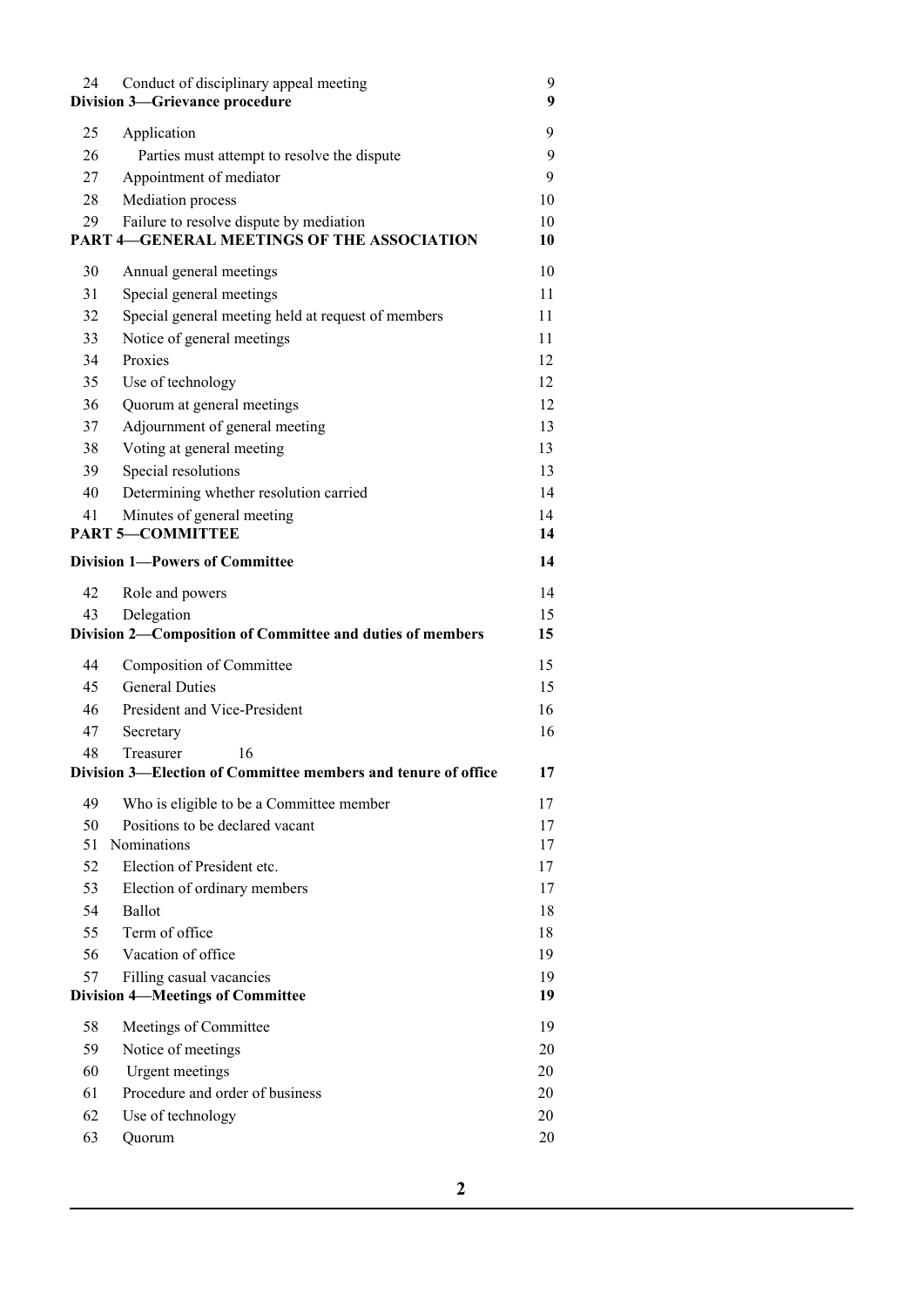| 64                              | Voting                                      | 20 |    |
|---------------------------------|---------------------------------------------|----|----|
| 65                              | Conflict of interest                        | 21 |    |
| 66                              | Minutes of meeting                          | 21 |    |
| 67                              | Leave of absence                            | 21 |    |
| <b>PART 6-FINANCIAL MATTERS</b> |                                             | 21 |    |
| 68                              | Source of funds                             | 21 |    |
| 69                              | Management of funds                         | 22 |    |
| 70                              | Financial records                           | 22 |    |
| 71                              | <b>Financial statements</b>                 | 22 |    |
| <b>PART 7-GENERAL MATTERS</b>   |                                             | 22 |    |
| 72                              | Common seal                                 | 22 |    |
| 73                              | Registered address                          | 23 |    |
| 74                              | Notice requirements                         | 23 |    |
| 75                              | Custody and inspection of books and records | 23 |    |
| 76                              | Winding up and cancellation                 | 24 |    |
| 77                              | Alteration of Rules                         | 24 |    |
|                                 |                                             |    | 24 |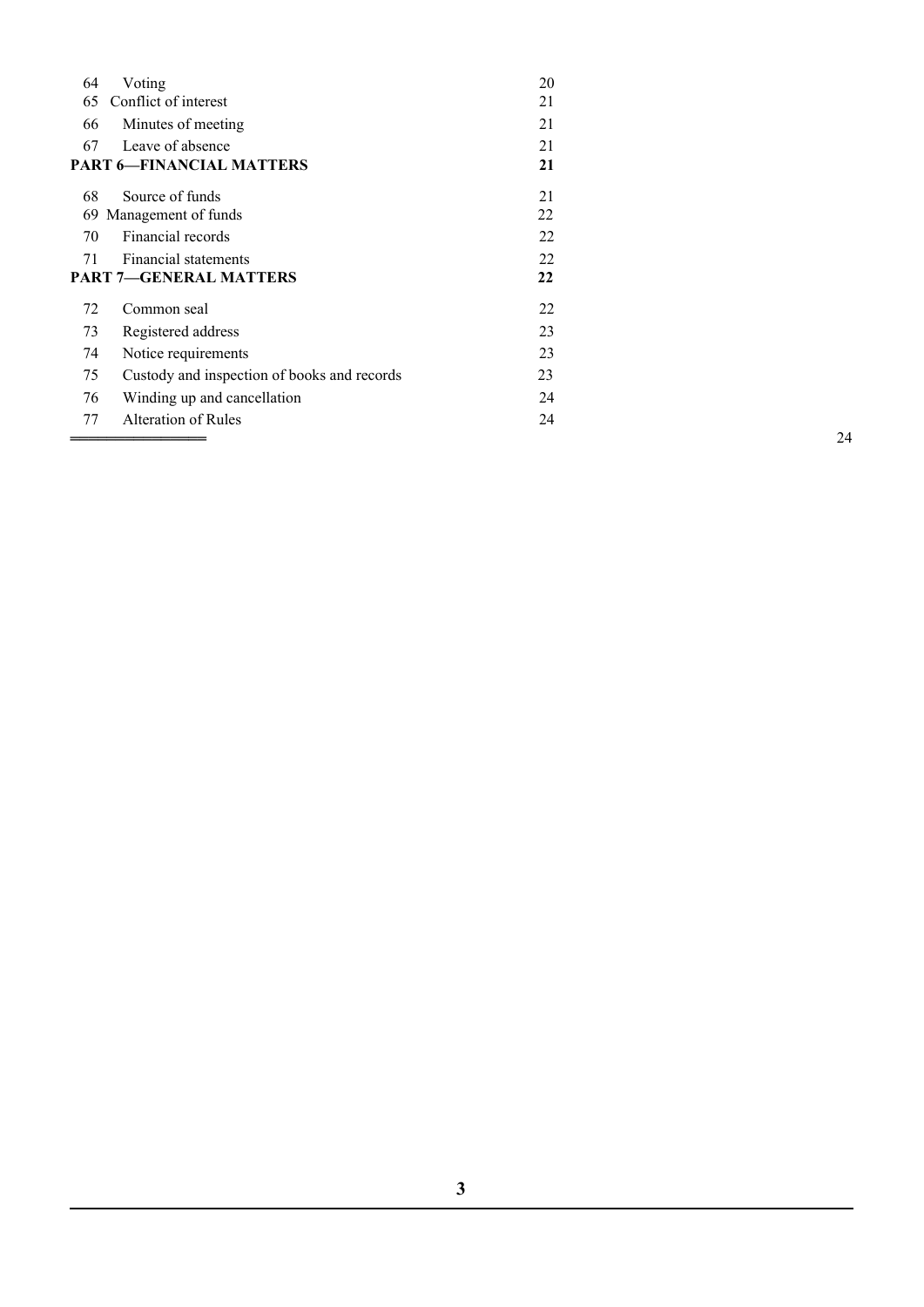# **Model Rules for an Incorporated Association**

#### **Note**

The persons who from time to time are members of the Association are an incorporated association by the name given in rule 1 of these Rules.

Under section 46 of the **Associations Incorporation Reform Act 2012**, these Rules are taken to constitute the terms of a contract between the Association and its members.

### **PART 1—PRELIMINARY**

# **1 Name**

The name of the incorporated association is "VOICES OF WOMEN (VOW) INCORPORATED" .

#### **Note**

Under section 23 of the Act, the name of the association and its registration number must appear on all its business documents.

#### **2 Purposes** The purposes of the association are—•

VOW was established as a charity whose purpose is to promote gender equality in the Yarra Ranges and surrounding regions by:

- Promoting women's leadership capacity and education through targeted programs
- Advocating for policies and practices that promote gender equity in local government, business and community sectors
- Promoting a human rights and gender equity approach amongst community stakeholders for the prevention and reduction of domestic violence in our community'.

# **3 Financial year**

The financial year of the Association is each period of 12 months ending on 30 June.

#### **4 Definitions**

In these Rules—

- *absolute majority*, of the Committee, means a majority of the committee members currently holding office and entitled to vote at the time (as distinct from a majority of committee members present at a committee meeting);
- *associate member* means a member referred to in rule 14(1);
- *Chairperson*, of a general meeting or committee meeting, means the person chairing the meeting as required under rule 46;
- *Committee* means the Committee having management of the business of the Association;
- *committee meeting* means a meeting of the Committee held in accordance with these Rules;
- *committee member* means a member of the Committee elected or appointed under Division 3 of Part 5;
- *disciplinary appeal meeting* means a meeting of the members of the Association convened under rule 23(3);
- *disciplinary meeting* means a meeting of the Committee convened for the purposes of rule 22;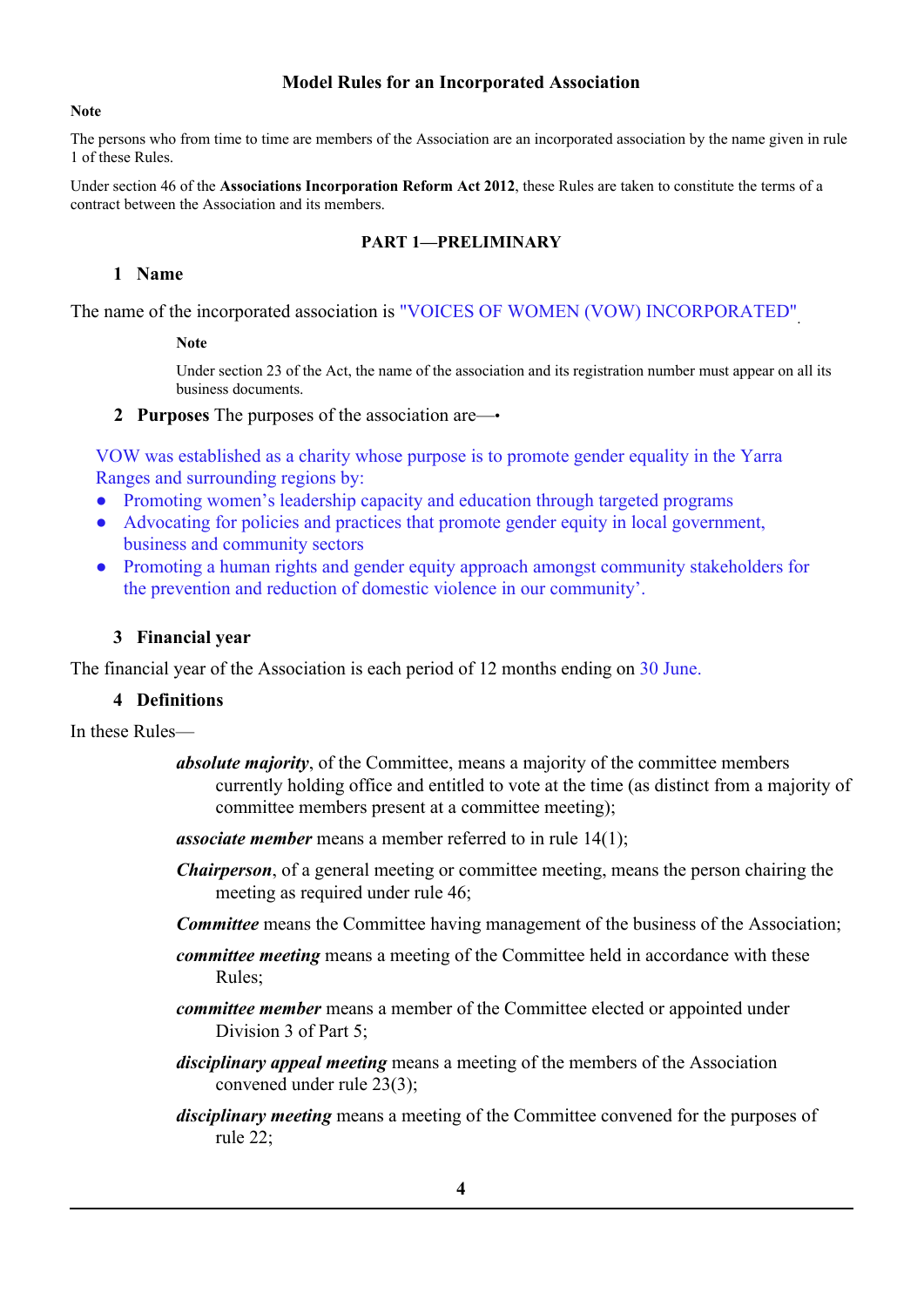*disciplinary subcommittee* means the subcommittee appointed under rule 20;

- *financial year* means the 12 month period specified in rule 3;
- *general meeting* means a general meeting of the members of the Association convened in accordance with Part 4 and includes an annual general meeting, a special general meeting and a disciplinary appeal meeting;
- *member* means a member of the Association;
- *member entitled to vote* means a member who under rule 13(2) is entitled to vote at a general meeting;
- *special resolution* means a resolution that requires not less than three-quarters of the members voting at a general meeting, whether in person or by proxy, to vote in favour of the resolution;
- *the Act* means the **Associations Incorporation Reform Act 2012** and includes any regulations made under that Act;

*the Registrar* means the Registrar of Incorporated Associations.

# **PART 2—POWERS OF ASSOCIATION**

# **5 Powers of Association**

- (1) Subject to the Act, the Association has power to do all things incidental or conducive to achieve its purposes.
- (2) Without limiting subrule (1), the Association may—
	- (a) acquire, hold and dispose of real or personal property;
	- (b) open and operate accounts with financial institutions;
	- (c) invest its money in any security in which trust monies may lawfully be invested;
	- (d) raise and borrow money on any terms and in any manner as it thinks fit;
	- (e) secure the repayment of money raised or borrowed, or the payment of a debt or liability;
	- (f) appoint agents to transact business on its behalf;
	- (g) enter into any other contract it considers necessary or desirable.
- (3) The Association may only exercise its powers and use its income and assets (including any surplus) for its purposes.

# **6 Not for profit organisation**

- (1) The Association must not distribute any surplus, income or assets directly or indirectly to its members.
- (2) Subrule (1) does not prevent the Association from paying a member—
	- (a) reimbursement for expenses properly incurred by the member; or
	- (b) for goods or services provided by the member—

if this is done in good faith on terms no more favourable than if the member was not a member.

**Note**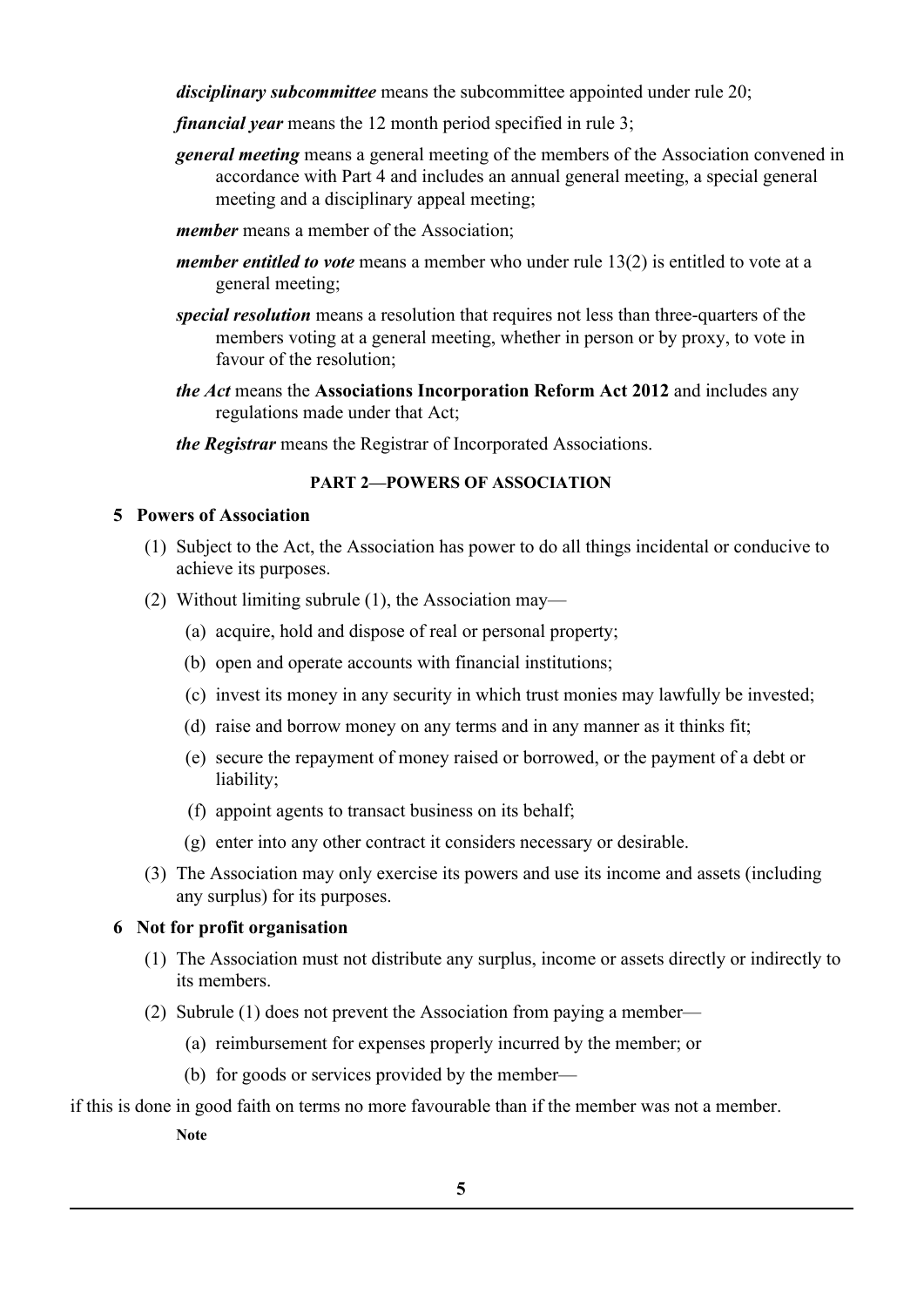Section 33 of the Act provides that an incorporated association must not secure pecuniary profit for its members. Section 4 of the Act sets out in more detail the circumstances under which an incorporated association is not taken to secure pecuniary profit for its members.

### **PART 3—MEMBERS, DISCIPLINARY PROCEDURES AND GRIEVANCES**

### **Division 1—Membership**

#### **7 Minimum number of members**

The Association must have at least 5 members.

#### **8 Who is eligible to be a member**

Any person who supports the purposes of the Association is eligible for membership.

#### **9 Application for membership**

- (1) To apply to become a member of the Association, a person must submit a written application to a committee member stating that the person—
	- (a) wishes to become a member of the Association; and
	- (b) supports the purposes of the Association; and
	- (c) agrees to comply with these Rules.
- (2) The application—
	- (a) must be signed by the applicant; and
	- (b) may be accompanied by the joining fee.

**Note**

The joining fee is the fee (if any) determined by the Association under rule 12(3).

#### **10 Consideration of application**

- (1) As soon as practicable after an application for membership is received, the Committee must decide by resolution whether to accept or reject the application.
- (2) The Committee must notify the applicant in writing of its decision as soon as practicable after the decision is made.
- (3) If the Committee rejects the application, it must return any money accompanying the application to the applicant.
- (4) No reason need be given for the rejection of an application.

#### **11 New membership**

- (1) If an application for membership is approved by the Committee—
	- (a) the resolution to accept the membership must be recorded in the minutes of the committee meeting; and
	- (b) the Secretary must, as soon as practicable, enter the name and address of the new member, and the date of becoming a member, in the register of members.
- (2) A person becomes a member of the Association and, subject to rule 13(2), is entitled to exercise his or her rights of membership from the date, whichever is the later, on which—
	- (a) the Committee approves the person's membership; or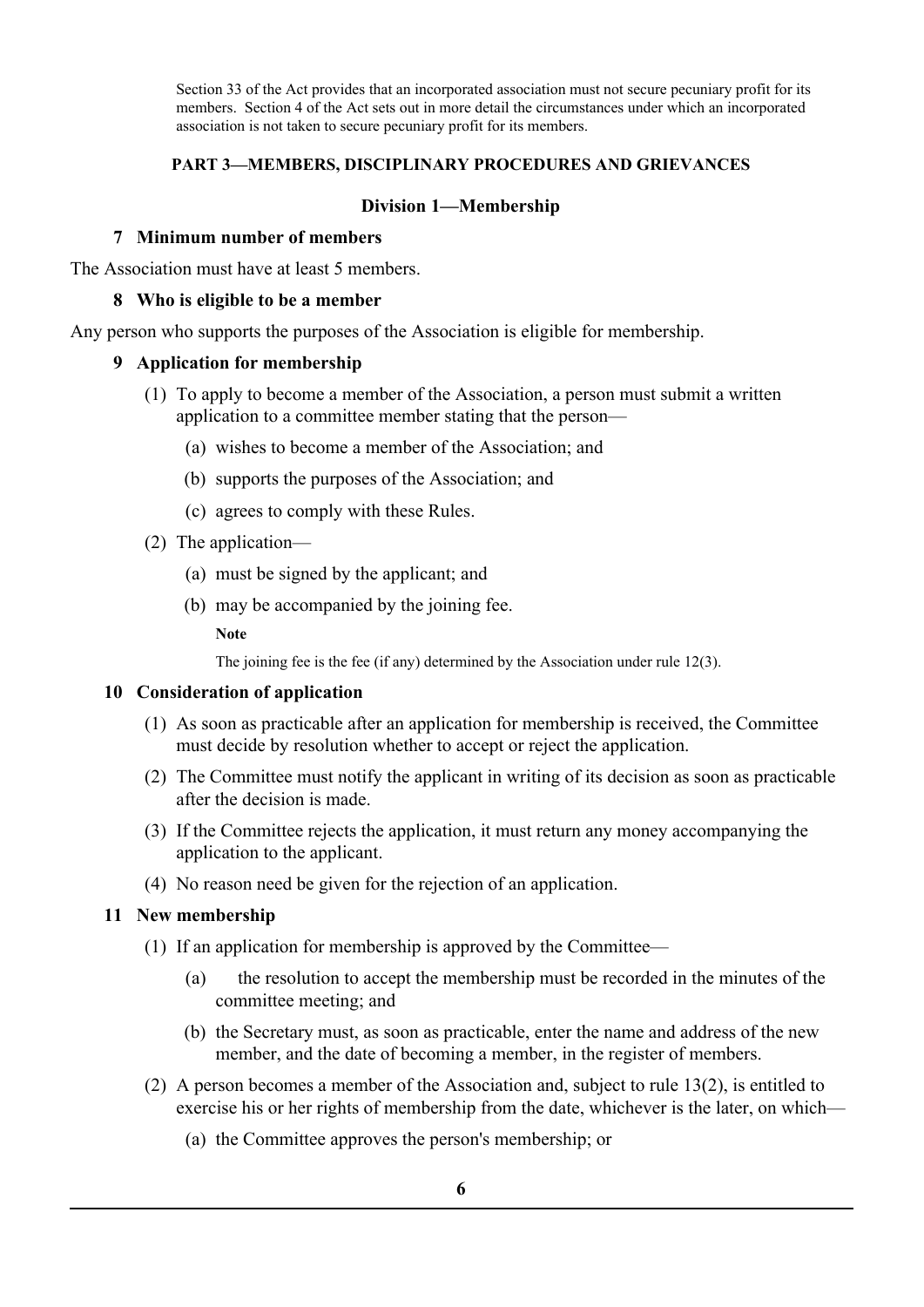(b) the person pays the joining fee.

# <span id="page-6-0"></span> **12 Annual subscription and fee on joining**

- (1) At each annual general meeting, the Association must determine—
	- (a) the amount of the annual subscription (if any) for the following financial year; and
	- (b) the date for payment of the annual subscription.
- (2) The Association may determine that a lower annual subscription is payable by associate members.
- (3) The Association may determine that any new member who joins after the start of a financial year must, for that financial year, pay a fee equal to—
	- (a) the full annual subscription; or
	- (b) a pro rata annual subscription based on the remaining part of the financial year; or
	- (c) a fixed amount determined from time to time by the Association.
- (4) The rights of a member (including the right to vote) who has not paid the annual subscription by the due date are suspended until the subscription is paid.

# **13 General rights of members**

- (1) A member of the Association who is entitled to vote has the right—
	- (a) to receive notice of general meetings and of proposed special resolutions in the manner and time prescribed by these Rules; and
	- (b) to submit items of business for consideration at a general meeting; and
	- (c) to attend and be heard at general meetings; and
	- (d) to vote at a general meeting; and
	- (e) to have access to the minutes of general meetings and other documents of the Association as provided under rule 75; and
	- (f) to inspect the register of members.
- (2) A member is entitled to vote if—
	- (a) the member is a member other than an associate member; and
	- (b) more than 10 business days have passed since he or she became a member of the Association; and
	- (c) the member's membership rights are not suspended for any reason.

# **14 Associate members**

- (1) Associate members of the Association include—
	- (a) any members under the age of 15 years; and
	- (b) any other category of member as determined by special resolution at a general meeting.
- (2) An associate member must not vote but may have other rights as determined by the Committee or by resolution at a general meeting.

# **15 Rights not transferable**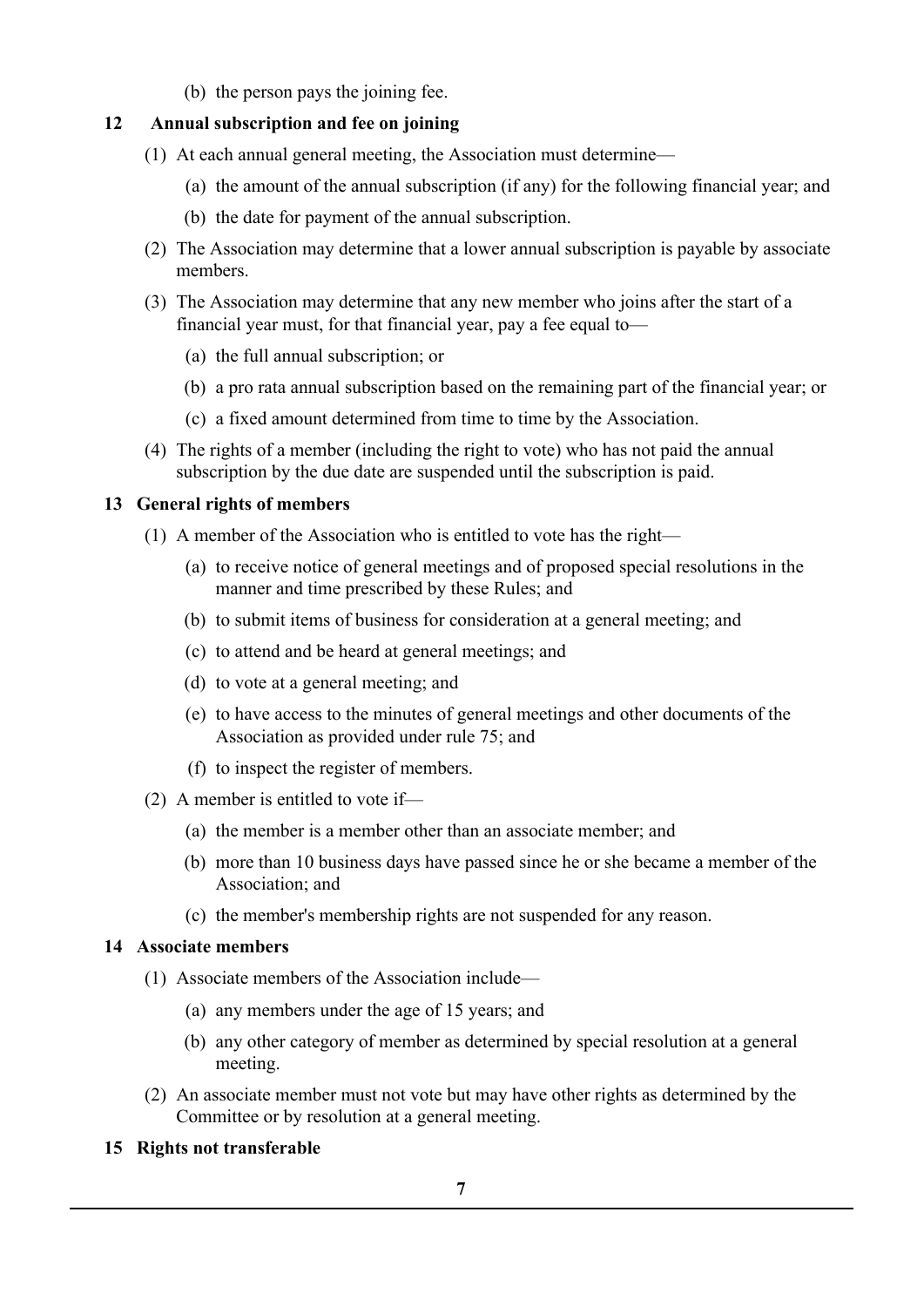<span id="page-7-0"></span>The rights of a member are not transferable and end when membership ceases.

# **16 Ceasing membership**

- (1) The membership of a person ceases on resignation, expulsion or death.
- (2) If a person ceases to be a member of the Association, the Secretary must, as soon as practicable, enter the date the person ceased to be a member in the register of members.

### **17 Resigning as a member**

(1) A member may resign by notice in writing given to the Association.

#### **Note**

Rule 74(3) sets out how notice may be given to the association. It includes by post or by handing the notice to a member of the committee.

- (2) A member is taken to have resigned if—
	- (a) the member's annual subscription is more than 12 months in arrears; or
	- (b) where no annual subscription is payable—
		- (i) the Secretary has made a written request to the member to confirm that he or she wishes to remain a member; and
		- (ii) the member has not, within 3 months after receiving that request, confirmed in writing that he or she wishes to remain a member.

# **18 Register of members**

- (1) The Secretary must keep and maintain a register of members that includes—
	- (a) for each current member—
		- (i) the member's name;
		- (ii) the address for notice last given by the member;
		- (iii) the date of becoming a member;
		- (iv) if the member is an associate member, a note to that effect;
		- (v) any other information determined by the Committee; and
	- (b) for each former member, the date of ceasing to be a member.
- (2) Any member may, at a reasonable time and free of charge, inspect the register of members.

#### **Note**

Under section 59 of the Act, access to the personal information of a person recorded in the register of members may be restricted in certain circumstances. Section 58 of the Act provides that it is an offence to make improper use of information about a person obtained from the Register of Members.

# **Division 2—Disciplinary action**

# **19 Grounds for taking disciplinary action**

The Association may take disciplinary action against a member in accordance with this Division if it is determined that the member—

(a) has failed to comply with these Rules; or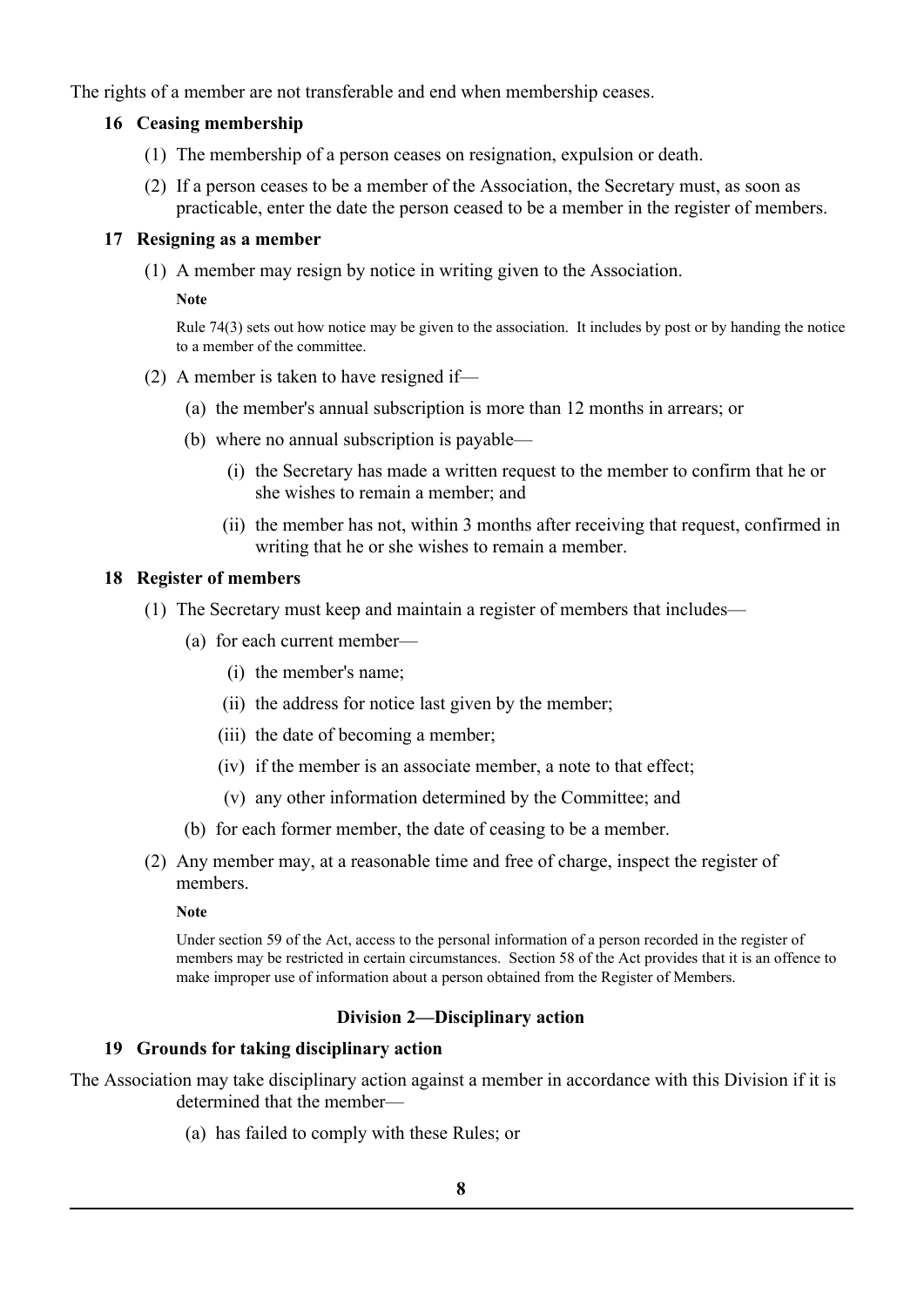- (b) refuses to support the purposes of the Association; or
- (c) has engaged in conduct prejudicial to the Association.

# **20 Disciplinary subcommittee**

- (1) If the Committee is satisfied that there are sufficient grounds for taking disciplinary action against a member, the Committee must appoint a disciplinary subcommittee to hear the matter and determine what action, if any, to take against the member.
- (2) The members of the disciplinary subcommittee—
	- (a) may be Committee members, members of the Association or anyone else; but
	- (b) must not be biased against, or in favour of, the member concerned.

# **21 Notice to member**

- (1) Before disciplinary action is taken against a member, the Secretary must give written notice to the member—
	- (a) stating that the Association proposes to take disciplinary action against the member; and
	- (b) stating the grounds for the proposed disciplinary action; and
	- (c) specifying the date, place and time of the meeting at which the disciplinary subcommittee intends to consider the disciplinary action (the *disciplinary meeting*); and
	- (d) advising the member that he or she may do one or both of the following—
		- (i) attend the disciplinary meeting and address the disciplinary subcommittee at that meeting;
		- (ii) give a written statement to the disciplinary subcommittee at any time before the disciplinary meeting; and
	- (e) setting out the member's appeal rights under rule 23.
- (2) The notice must be given no earlier than 28 days, and no later than 14 days, before the disciplinary meeting is held.

# **22 Decision of subcommittee**

- (1) At the disciplinary meeting, the disciplinary subcommittee must—
	- (a) give the member an opportunity to be heard; and
	- (b) consider any written statement submitted by the member.
- (2) After complying with subrule (1), the disciplinary subcommittee may—
	- (a) take no further action against the member; or
	- (b) subject to subrule (3)—
		- (i) reprimand the member; or
		- (ii) suspend the membership rights of the member for a specified period; or
		- (iii) expel the member from the Association.
- (3) The disciplinary subcommittee may not fine the member.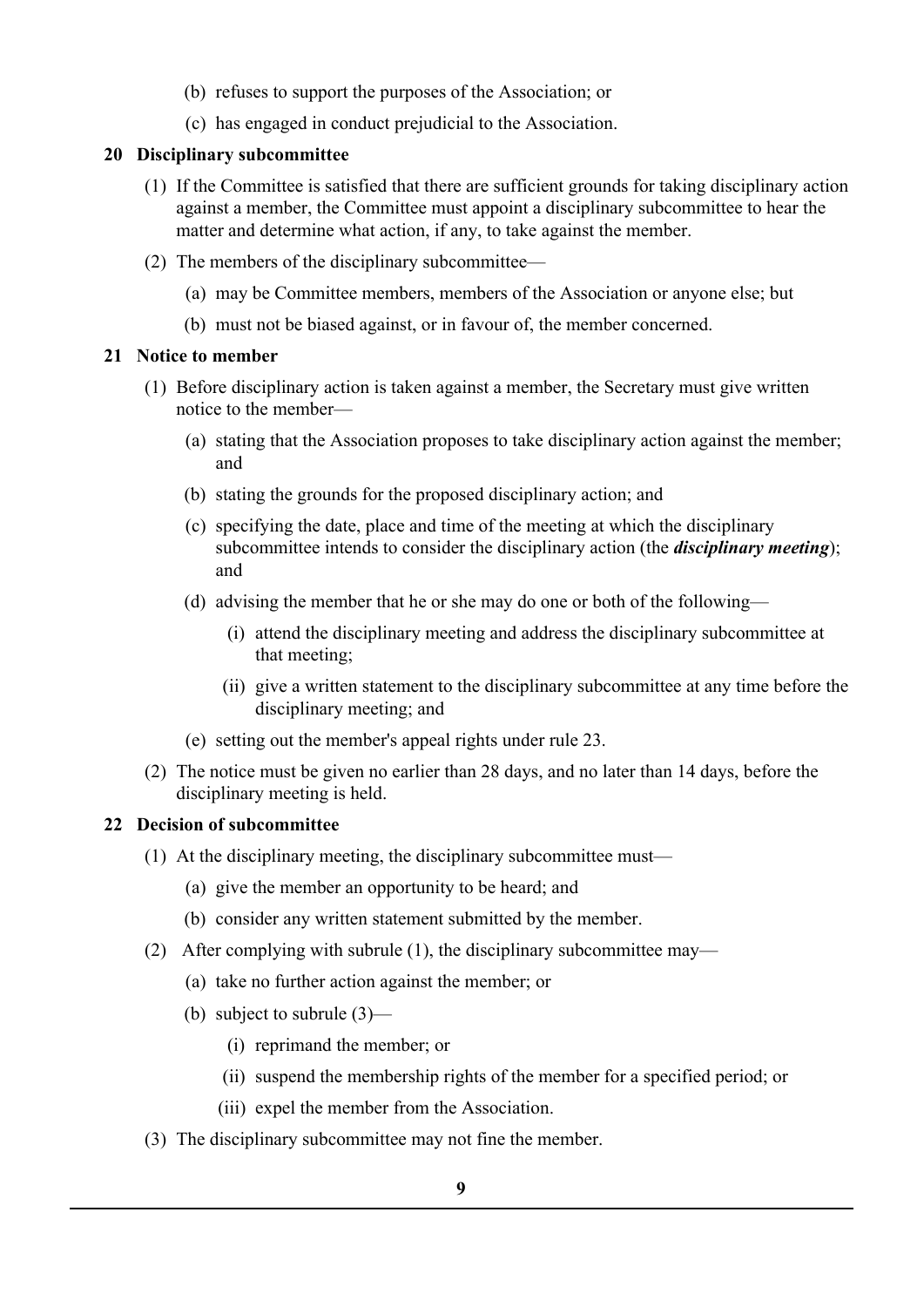(4) The suspension of membership rights or the expulsion of a member by the disciplinary subcommittee under this rule takes effect immediately after the vote is passed.

# <span id="page-9-0"></span> **23 Appeal rights**

- (1) A person whose membership rights have been suspended or who has been expelled from the Association under rule 22 may give notice to the effect that he or she wishes to appeal against the suspension or expulsion.
- (2) The notice must be in writing and given—
	- (a) to the disciplinary subcommittee immediately after the vote to suspend or expel the person is taken; or
	- (b) to the Secretary not later than 48 hours after the vote.
- (3) If a person has given notice under subrule (2), a disciplinary appeal meeting must be convened by the Committee as soon as practicable, but in any event not later than 21 days, after the notice is received.
- (4) Notice of the disciplinary appeal meeting must be given to each member of the Association who is entitled to vote as soon as practicable and must—
	- (a) specify the date, time and place of the meeting; and
	- (b) state—
		- (i) the name of the person against whom the disciplinary action has been taken; and
		- (ii) the grounds for taking that action; and
		- (iii) that at the disciplinary appeal meeting the members present must vote on whether the decision to suspend or expel the person should be upheld or revoked.

# **24 Conduct of disciplinary appeal meeting**

- (1) At a disciplinary appeal meeting—
	- (a) no business other than the question of the appeal may be conducted; and
	- (b) the Committee must state the grounds for suspending or expelling the member and the reasons for taking that action; and
	- (c) the person whose membership has been suspended or who has been expelled must be given an opportunity to be heard.
- (2) After complying with subrule (1), the members present and entitled to vote at the meeting must vote by secret ballot on the question of whether the decision to suspend or expel the person should be upheld or revoked.
- (3) A member may not vote by proxy at the meeting.
- (4) The decision is upheld if not less than three quarters of the members voting at the meeting vote in favour of the decision.

# **Division 3—Grievance procedure**

# **25 Application**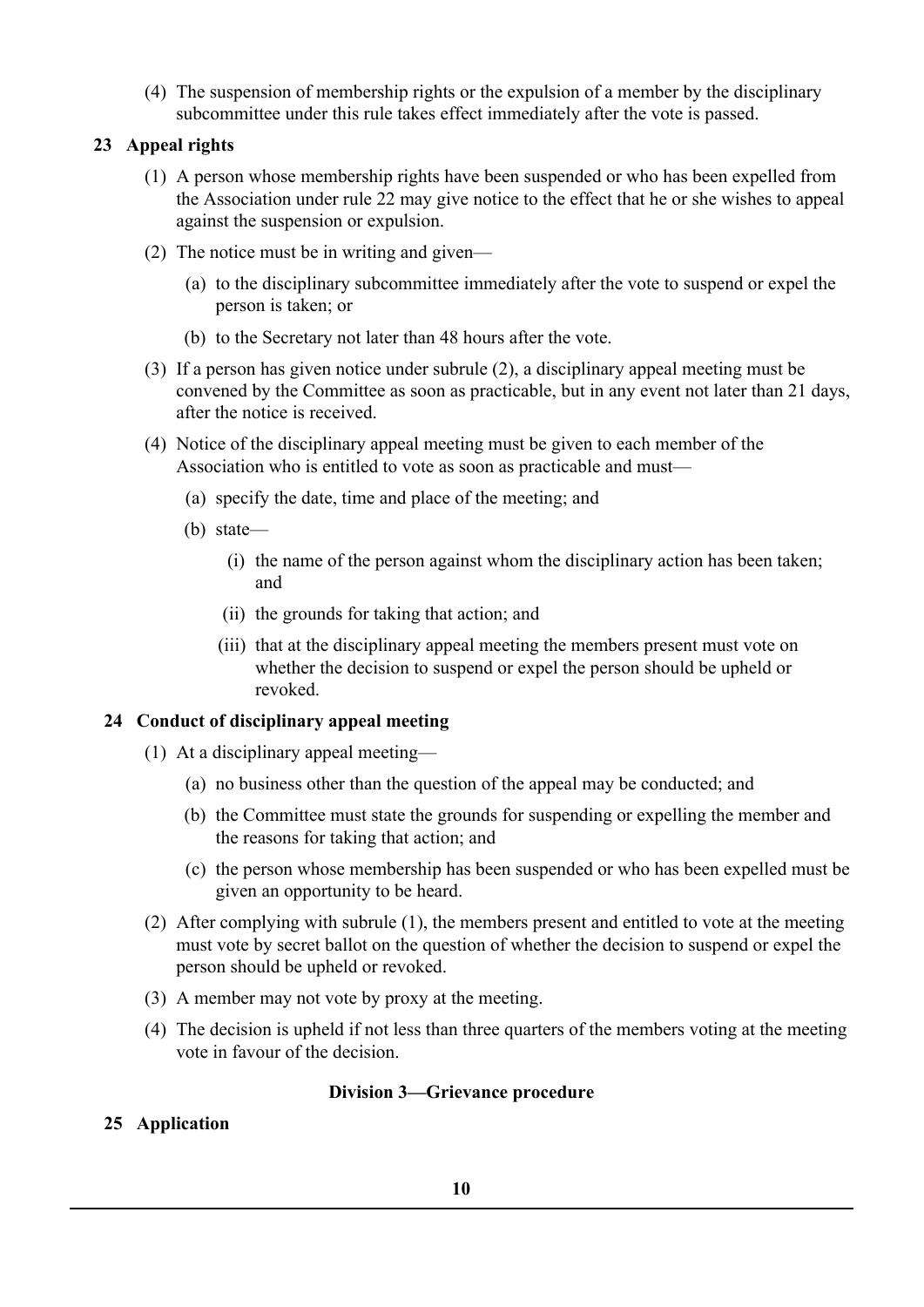- (1) The grievance procedure set out in this Division applies to disputes under these Rules between—
	- (a) a member and another member;
	- (b) a member and the Committee;
	- (c) a member and the Association.
- (2) A member must not initiate a grievance procedure in relation to a matter that is the subject of a disciplinary procedure until the disciplinary procedure has been completed.

# <span id="page-10-0"></span> **26 Parties must attempt to resolve the dispute**

The parties to a dispute must attempt to resolve the dispute between themselves within 14 days of the dispute coming to the attention of each party.

#### **27 Appointment of mediator**

- (1) If the parties to a dispute are unable to resolve the dispute between themselves within the time required by rule 26, the parties must within 10 days—
	- (a) notify the Committee of the dispute; and
	- (b) agree to or request the appointment of a mediator; and
	- (c) attempt in good faith to settle the dispute by mediation.
- (2) The mediator must be—
	- (a) a person chosen by agreement between the parties; or
	- (b) in the absence of agreement—
		- (i) if the dispute is between a member and another member—a person appointed by the Committee; or
		- (ii) if the dispute is between a member and the Committee or the Association—a person appointed or employed by the Dispute Settlement Centre of Victoria.
- (3) A mediator appointed by the Committee may be a member or former member of the Association but in any case must not be a person who—
	- (a) has a personal interest in the dispute; or
	- (b) is biased in favour of or against any party.

#### **28 Mediation process**

- (1) The mediator to the dispute, in conducting the mediation, must—
	- (a) give each party every opportunity to be heard; and
	- (b) allow due consideration by all parties of any written statement submitted by any party; and
	- (c) ensure that natural justice is accorded to the parties throughout the mediation process.
- (2) The mediator must not determine the dispute.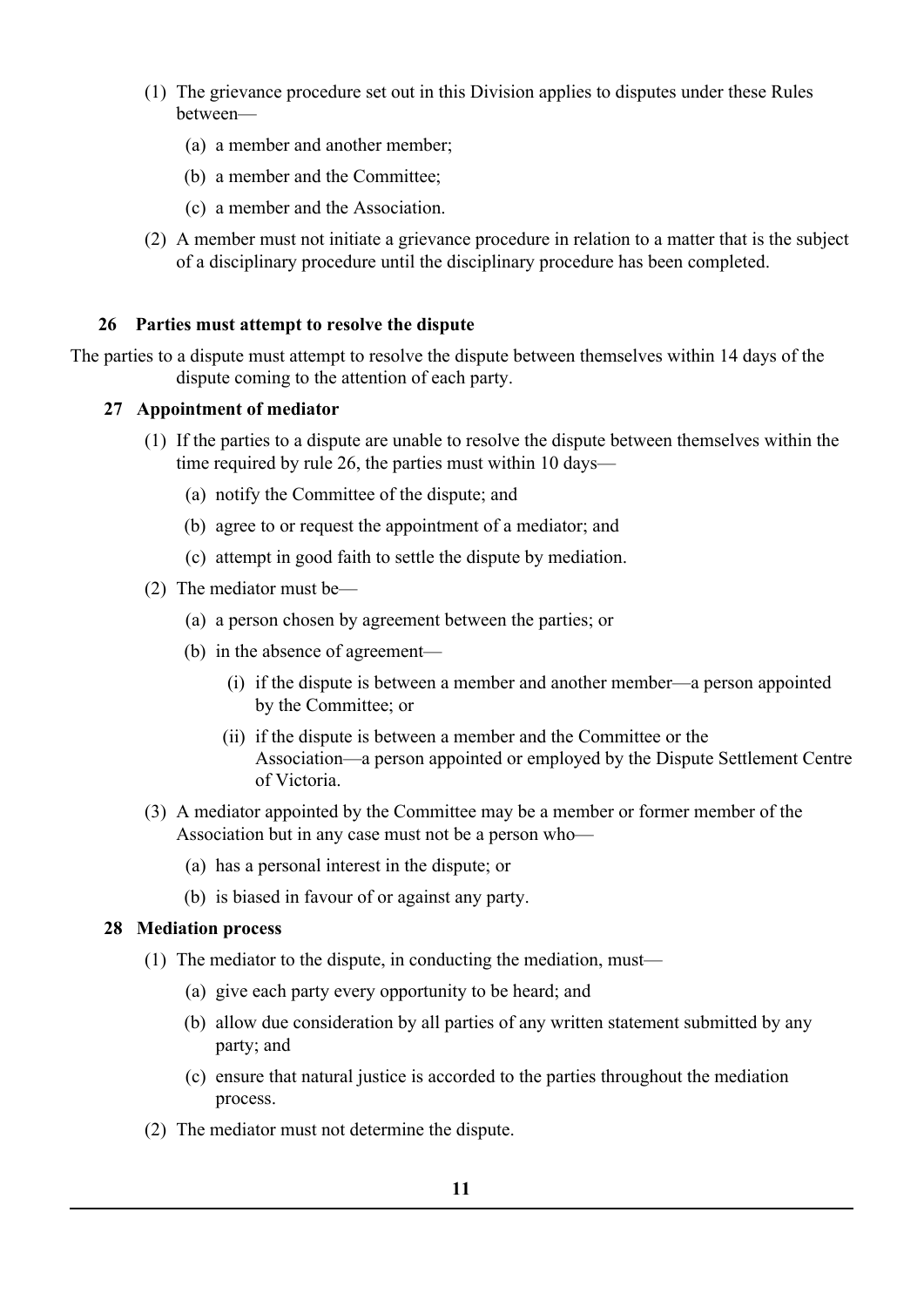# **29 Failure to resolve dispute by mediation**

If the mediation process does not resolve the dispute, the parties may seek to resolve the dispute in accordance with the Act or otherwise at law.

### **PART 4—GENERAL MEETINGS OF THE ASSOCIATION**

# **30 Annual general meetings**

- (1) The Committee must convene an annual general meeting of the Association to be held within 5 months after the end of each financial year.
- (2) Despite subrule (1), the Association may hold its first annual general meeting at any time within 18 months after its incorporation.
- (3) The Committee may determine the date, time and place of the annual general meeting.
- (4) The ordinary business of the annual general meeting is as follows—
	- (a) to confirm the minutes of the previous annual general meeting and of any special general meeting held since then;
	- (b) to receive and consider—
		- (i) the annual report of the Committee on the activities of the Association during the preceding financial year; and
		- (ii) the financial statements of the Association for the preceding financial year submitted by the Committee in accordance with Part 7 of the Act;
	- (c) to elect the members of the Committee;
	- (d) to confirm or vary the amounts (if any) of the annual subscription and joining fee.
- (5) The annual general meeting may also conduct any other business of which notice has been given in accordance with these Rules.

# <span id="page-11-0"></span>**31 Special general meetings**

- (1) Any general meeting of the Association, other than an annual general meeting or a disciplinary appeal meeting, is a special general meeting.
- (2) The Committee may convene a special general meeting whenever it thinks fit.
- (3) No business other than that set out in the notice under rule 33 may be conducted at the meeting.

**Note**

General business may be considered at the meeting if it is included as an item for consideration in the notice under rule 33 and the majority of members at the meeting agree.

#### **32 Special general meeting held at request of members**

- (1) The Committee must convene a special general meeting if a request to do so is made in accordance with subrule (2) by at least 10% of the total number of members.
- (2) A request for a special general meeting must—
	- (a) be in writing; and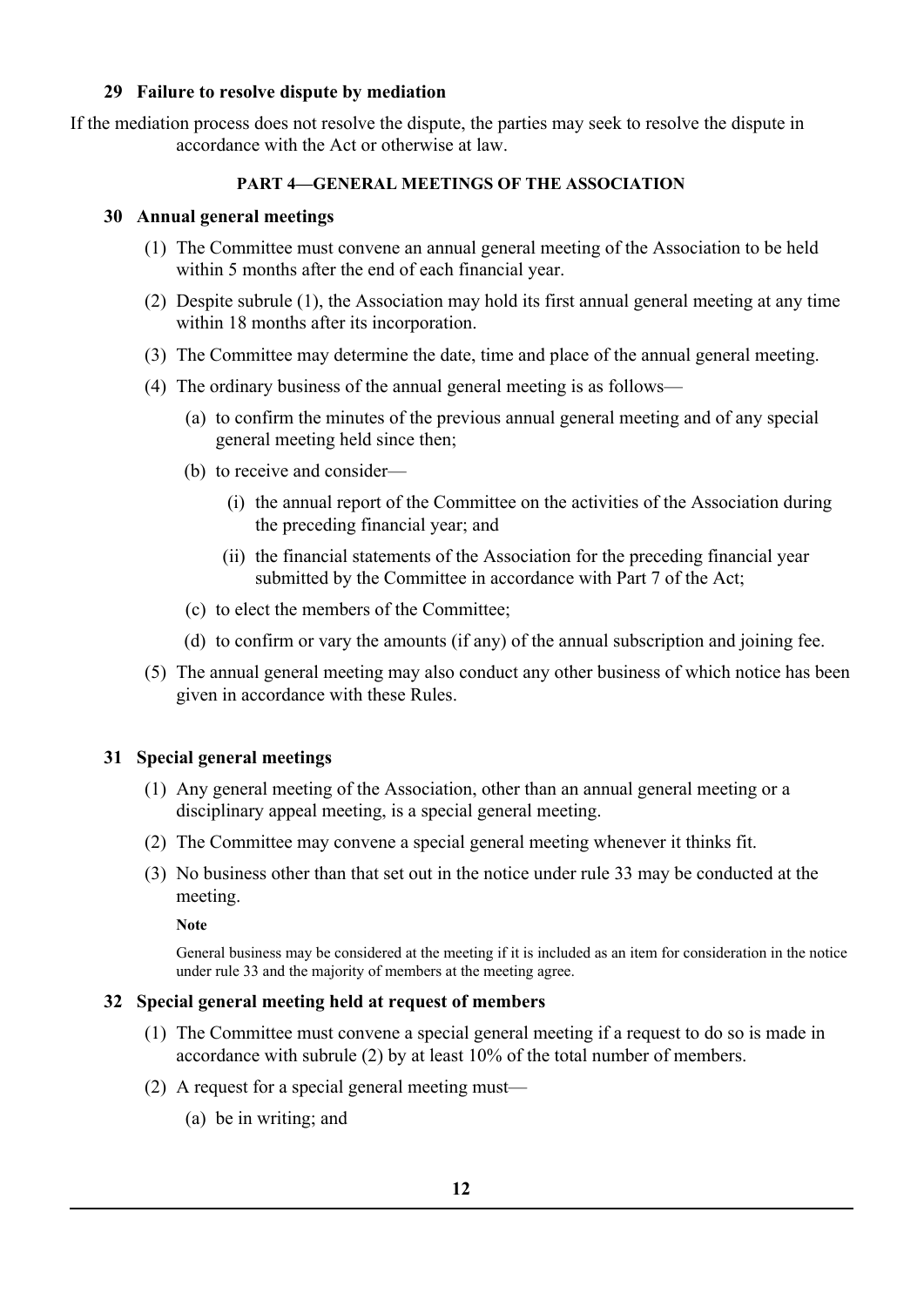- (b) state the business to be considered at the meeting and any resolutions to be proposed; and
- (c) include the names and signatures of the members requesting the meeting; and
- (d) be given to the Secretary.
- (3) If the Committee does not convene a special general meeting within one month after the date on which the request is made, the members making the request (or any of them) may convene the special general meeting.
- (4) A special general meeting convened by members under subrule (3)—
	- (a) must be held within 3 months after the date on which the original request was made; and
	- (b) may only consider the business stated in that request.
- (5) The Association must reimburse all reasonable expenses incurred by the members convening a special general meeting under subrule (3).

# **33 Notice of general meetings**

- (1) The Secretary (or, in the case of a special general meeting convened under rule 32(3), the members convening the meeting) must give to each member of the Association—
	- (a) at least 21 days' notice of a general meeting if a special resolution is to be proposed at the meeting; or
	- (b) at least 14 days' notice of a general meeting in any other case.
- (2) The notice must—
	- (a) specify the date, time and place of the meeting; and
	- (b) indicate the general nature of each item of business to be considered at the meeting; and
	- (c) if a special resolution is to be proposed—
		- (i) state in full the proposed resolution; and
		- (ii) state the intention to propose the resolution as a special resolution; and
	- (d) comply with rule 34(5).
- (3) This rule does not apply to a disciplinary appeal meeting.

**Note**

Rule 23(4) sets out the requirements for notice of a disciplinary appeal meeting.

# **34 Proxies**

- (1) A member may appoint another member as his or her proxy to vote and speak on his or her behalf at a general meeting other than at a disciplinary appeal meeting.
- (2) The appointment of a proxy must be in writing and signed by the member making the appointment.
- (3) The member appointing the proxy may give specific directions as to how the proxy is to vote on his or her behalf, otherwise the proxy may vote on behalf of the member in any matter as he or she sees fit.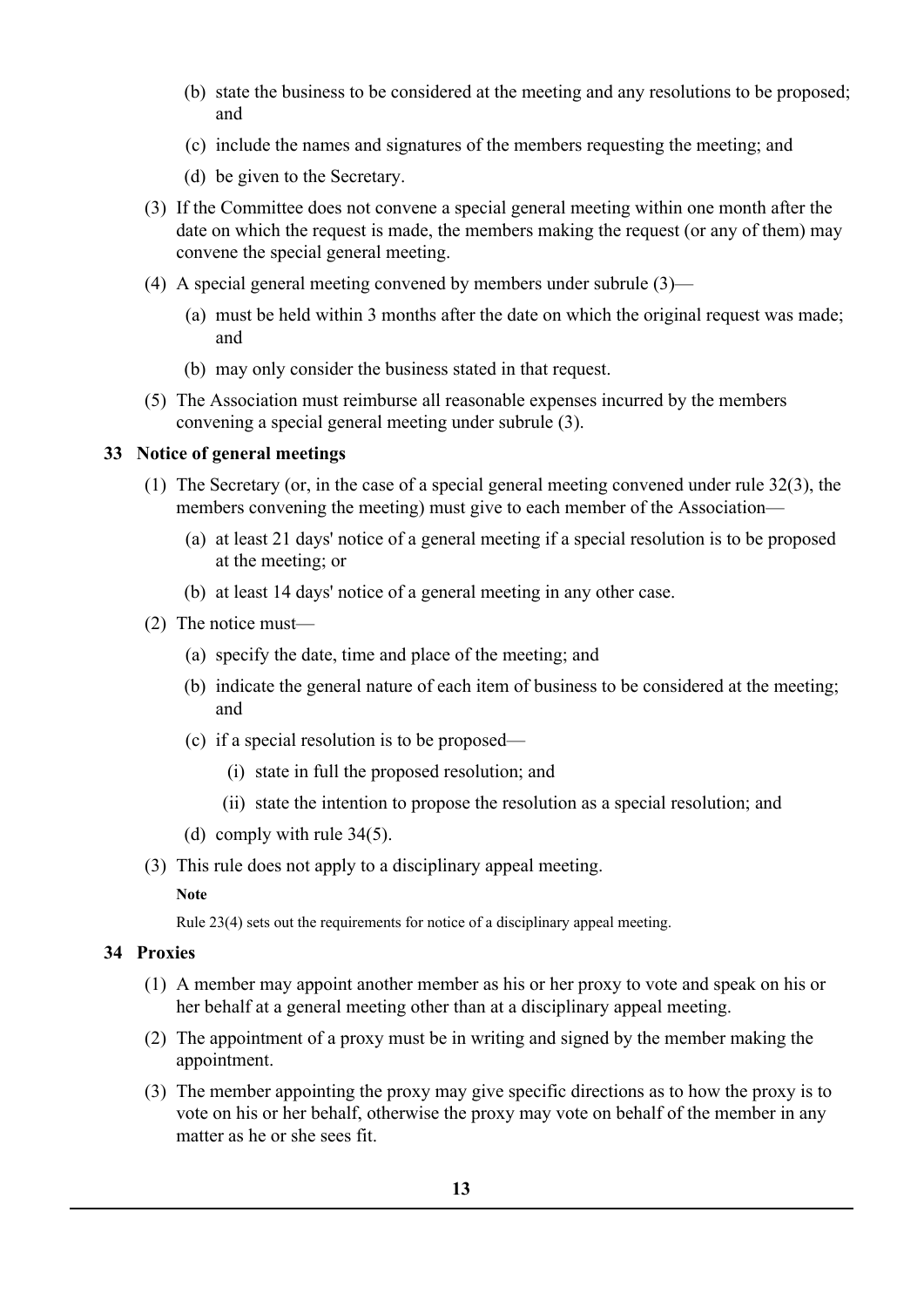- (4) If the Committee has approved a form for the appointment of a proxy, the member may use any other form that clearly identifies the person appointed as the member's proxy and that has been signed by the member.
- (5) Notice of a general meeting given to a member under rule 33 must—
	- (a) state that the member may appoint another member as a proxy for the meeting; and
	- (b) include a copy of any form that the Committee has approved for the appointment of a proxy.
- (6) A form appointing a proxy must be given to the Chairperson of the meeting before or at the commencement of the meeting.
- (7) A form appointing a proxy sent by post or electronically is of no effect unless it is received by the Association no later than 24 hours before the commencement of the meeting.

# **35 Use of technology**

- (1) A member not physically present at a general meeting may be permitted to participate in the meeting by the use of technology that allows that member and the members present at the meeting to clearly and simultaneously communicate with each other.
- (2) For the purposes of this Part, a member participating in a general meeting as permitted under subrule (1) is taken to be present at the meeting and, if the member votes at the meeting, is taken to have voted in person.

# **36 Quorum at general meetings**

- (1) No business may be conducted at a general meeting unless a quorum of members is present.
- (2) The quorum for a general meeting is the presence (physically, by proxy or as allowed under rule 35) of 10% of the members entitled to vote.
- (3) If a quorum is not present within 30 minutes after the notified commencement time of a general meeting—
	- (a) in the case of a meeting convened by, or at the request of, members under rule 32—the meeting must be dissolved;

**Note**

If a meeting convened by, or at the request of, members is dissolved under this subrule, the business that was to have been considered at the meeting is taken to have been dealt with. If members wish to have the business reconsidered at another special meeting, the members must make a new request under rule 32.

- (b) in any other case—
	- (i) the meeting must be adjourned to a date not more than 21 days after the adjournment; and
	- (ii) notice of the date, time and place to which the meeting is adjourned must be given at the meeting and confirmed by written notice given to all members as soon as practicable after the meeting.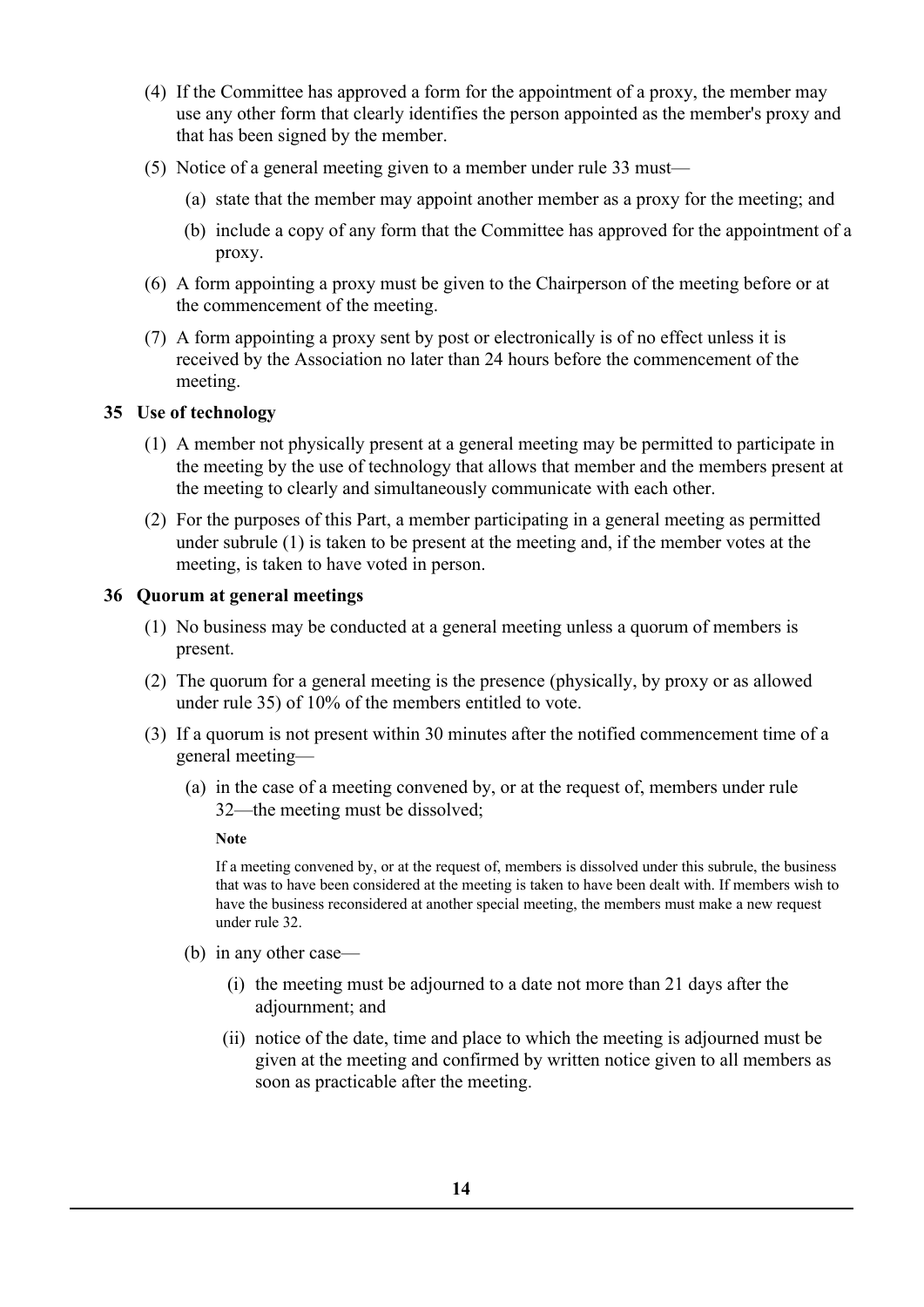(4) If a quorum is not present within 30 minutes after the time to which a general meeting has been adjourned under subrule (3)(b), the members present at the meeting (if not fewer than 3) may proceed with the business of the meeting as if a quorum were present.

# **37 Adjournment of general meeting**

- (1) The Chairperson of a general meeting at which a quorum is present may, with the consent of a majority of members present at the meeting, adjourn the meeting to another time at the same place or at another place.
- (2) Without limiting subrule (1), a meeting may be adjourned—
	- (a) if there is insufficient time to deal with the business at hand; or
	- (b) to give the members more time to consider an item of business.

#### **Example**

The members may wish to have more time to examine the financial statements submitted by the Committee at an annual general meeting.

- (3) No business may be conducted on the resumption of an adjourned meeting other than the business that remained unfinished when the meeting was adjourned.
- (4) Notice of the adjournment of a meeting under this rule is not required unless the meeting is adjourned for 14 days or more, in which case notice of the meeting must be given in accordance with rule 33.

# **38 Voting at general meeting**

- (1) On any question arising at a general meeting—
	- (a) subject to subrule (3), each member who is entitled to vote has one vote; and
	- (b) members may vote personally or by proxy; and
	- (c) except in the case of a special resolution, the question must be decided on a majority of votes.
- (2) If votes are divided equally on a question, the Chairperson of the meeting has a second or casting vote.
- (3) If the question is whether or not to confirm the minutes of a previous meeting, only members who were present at that meeting may vote.
- (4) This rule does not apply to a vote at a disciplinary appeal meeting conducted under rule 24.

#### **39 Special resolutions**

A special resolution is passed if not less than three quarters of the members voting at a general meeting (whether in person or by proxy) vote in favour of the resolution.

#### **Note**

In addition to certain matters specified in the Act, a special resolution is required—

- (a) to remove a committee member from office ;
- (b) to alter these Rules, including changing the name or any of the purposes of the Association.

#### **40 Determining whether resolution carried**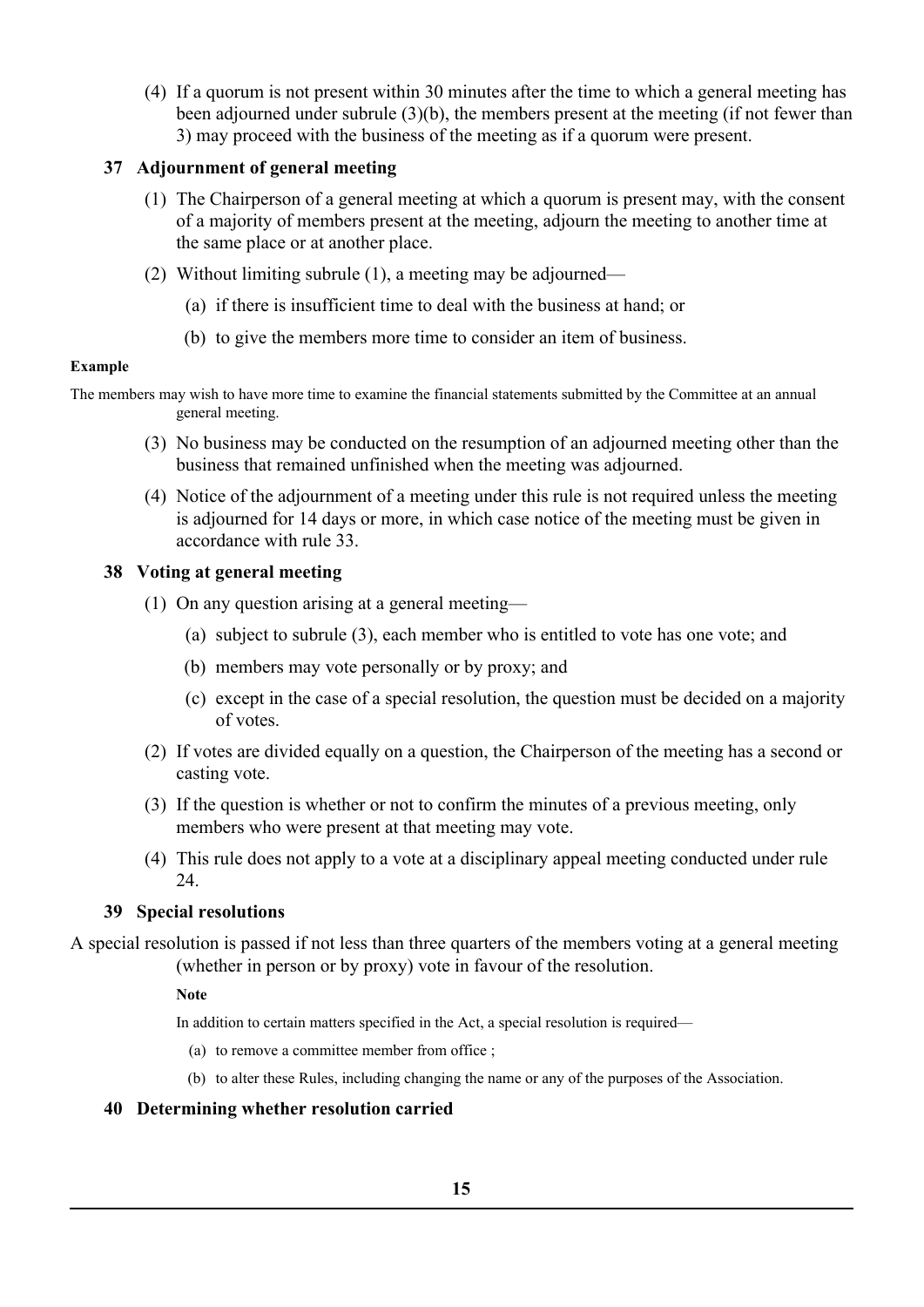- (1) Subject to subsection (2), the Chairperson of a general meeting may, on the basis of a show of hands, declare that a resolution has been—
	- (a) carried; or
	- (b) carried unanimously; or
	- (c) carried by a particular majority; or
	- (d) lost—

and an entry to that effect in the minutes of the meeting is conclusive proof of that fact.

- (2) If a poll (where votes are cast in writing) is demanded by three or more members on any question—
	- (a) the poll must be taken at the meeting in the manner determined by the Chairperson of the meeting; and
	- (b) the Chairperson must declare the result of the resolution on the basis of the poll.
- (3) A poll demanded on the election of the Chairperson or on a question of an adjournment must be taken immediately.
- (4) A poll demanded on any other question must be taken before the close of the meeting at a time determined by the Chairperson.

# **41 Minutes of general meeting**

- (1) The Committee must ensure that minutes are taken and kept of each general meeting.
- (2) The minutes must record the business considered at the meeting, any resolution on which a vote is taken and the result of the vote.
- (3) In addition, the minutes of each annual general meeting must include—
	- (a) the names of the members attending the meeting; and
	- (b) proxy forms given to the Chairperson of the meeting under rule 34(6); and
	- (c) the financial statements submitted to the members in accordance with rule  $30(4)(b)(ii)$ ; and
	- (d) the certificate signed by two committee members certifying that the financial statements give a true and fair view of the financial position and performance of the Association; and
	- (e) any audited accounts and auditor's report or report of a review accompanying the financial statements that are required under the Act.

#### **PART 5—COMMITTEE**

#### **Division 1—Powers of Committee**

#### **42 Role and powers**

- (1) The business of the Association must be managed by or under the direction of a Committee.
- (2) The Committee may exercise all the powers of the Association except those powers that these Rules or the Act require to be exercised by general meetings of the members of the **Association**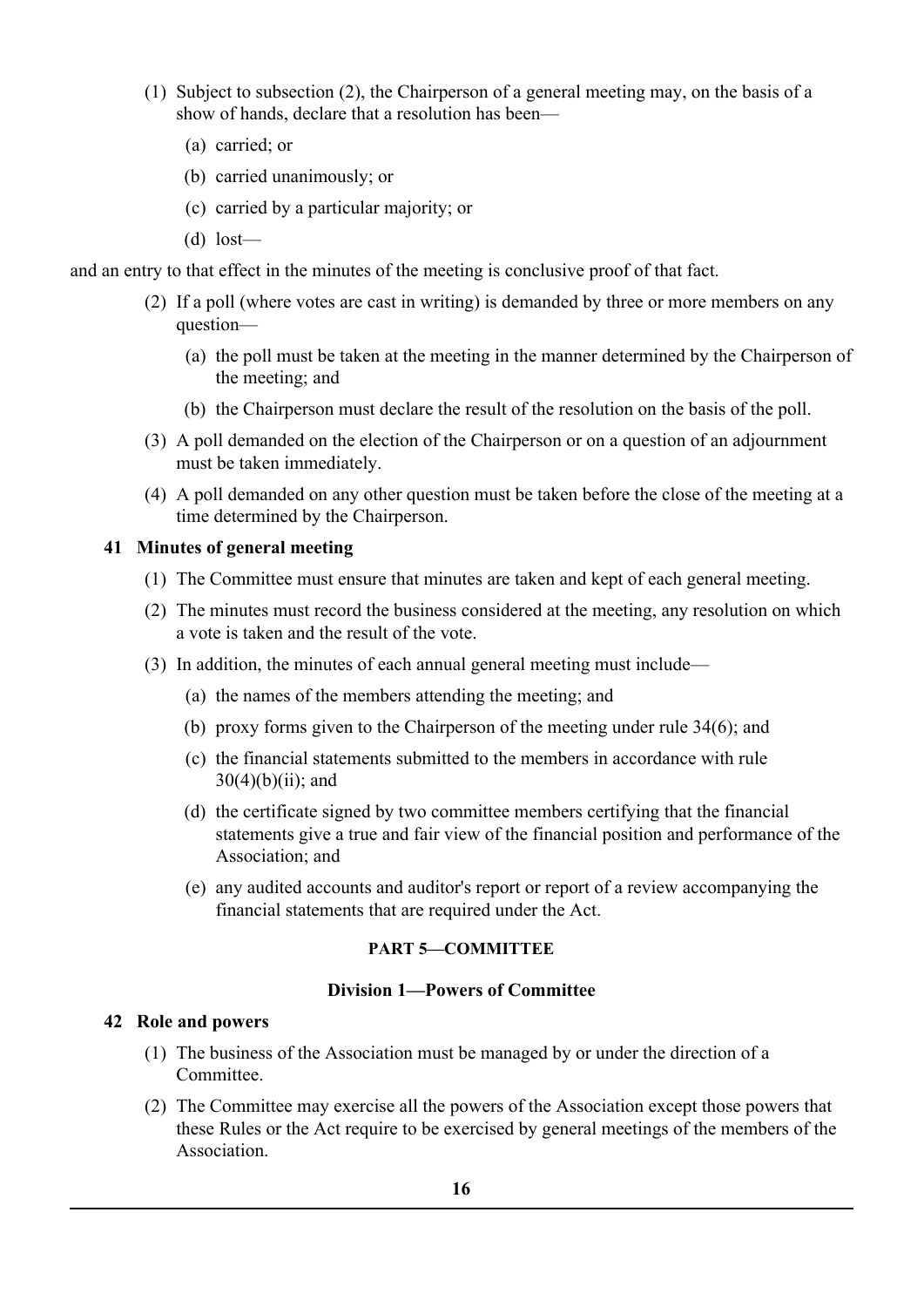- (3) The Committee may—
	- (a) appoint and remove staff;
	- (b) establish subcommittees consisting of members with terms of reference it considers appropriate.

# **43 Delegation**

- (1) The Committee may delegate to a member of the Committee, a subcommittee or staff, any of its powers and functions other than—
	- (a) this power of delegation; or
	- (b) a duty imposed on the Committee by the Act or any other law.
- (2) The delegation must be in writing and may be subject to the conditions and limitations the Committee considers appropriate.
- (3) The Committee may, in writing, revoke a delegation wholly or in part.

# **Division 2—Composition of Committee and duties of members**

# **44 Composition of Committee**

The Committee consists of—

- (a) a President; and
- (b) a Vice-President; and
- (c) a Secretary; and
- (d) a Treasurer; and
- (e) ordinary members (if any) elected under rule 53.

#### **45 General Duties**

- (1) As soon as practicable after being elected or appointed to the Committee, each committee member must become familiar with these Rules and the Act.
- (2) The Committee is collectively responsible for ensuring that the Association complies with the Act and that individual members of the Committee comply with these Rules.
- (3) Committee members must exercise their powers and discharge their duties with reasonable care and diligence.
- (4) Committee members must exercise their powers and discharge their duties—
	- (a) in good faith in the best interests of the Association; and
	- (b) for a proper purpose.
- (5) Committee members and former committee members must not make improper use of—
	- (a) their position; or
	- (b) information acquired by virtue of holding their position—

so as to gain an advantage for themselves or any other person or to cause detriment to the Association.

#### **Note**

See also Division 3 of Part 6 of the Act which sets out the general duties of the office holders of an incorporated association.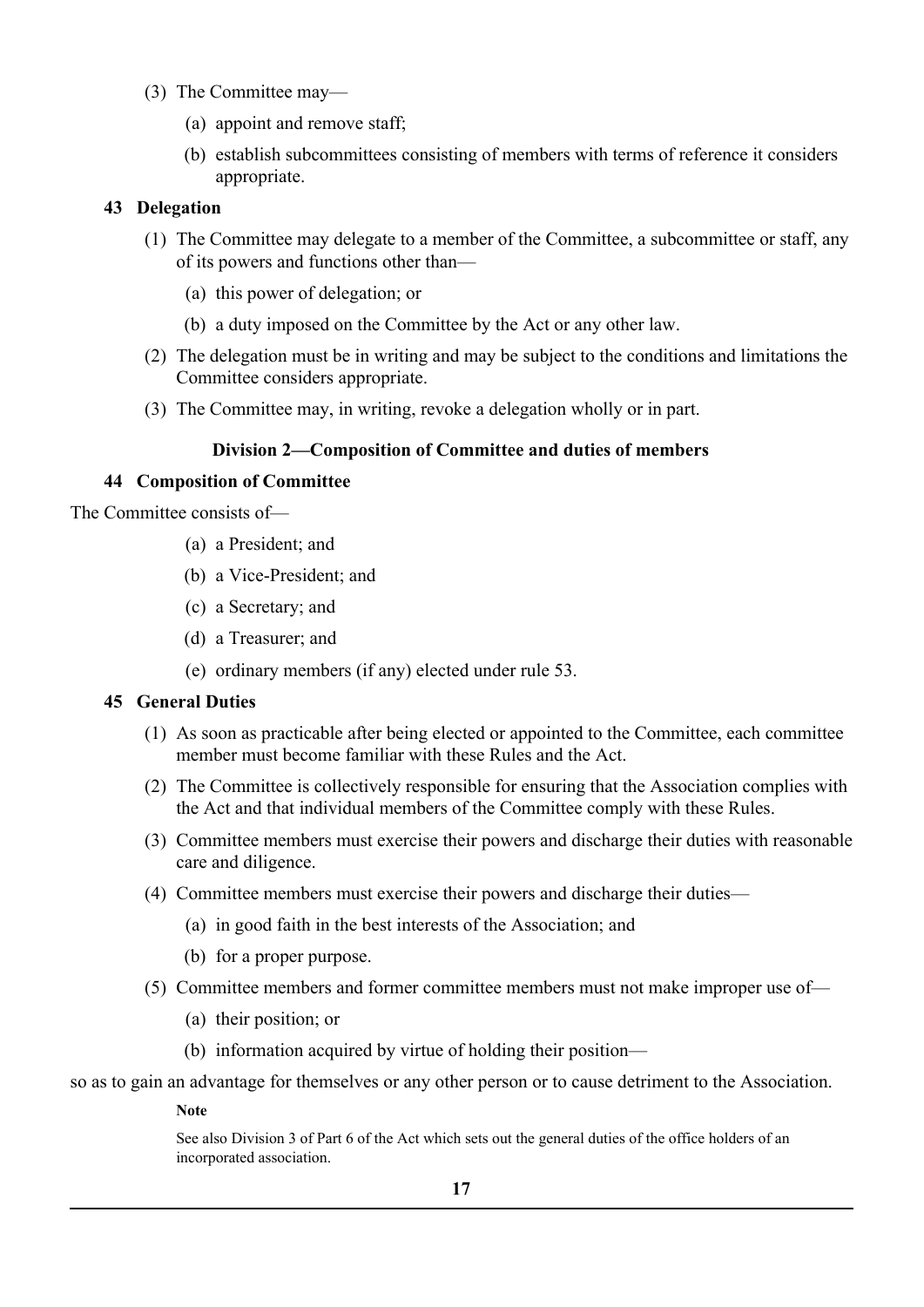(6) In addition to any duties imposed by these Rules, a committee member must perform any other duties imposed from time to time by resolution at a general meeting.

# **46 President and Vice-President**

- (1) Subject to subrule (2), the President or, in the President's absence, the Vice-President is the Chairperson for any general meetings and for any committee meetings.
- (2) If the President and the Vice-President are both absent, or are unable to preside, the Chairperson of the meeting must be—
	- (a) in the case of a general meeting—a member elected by the other members present; or
	- (b) in the case of a committee meeting—a committee member elected by the other committee members present.

# **47 Secretary**

(1) The Secretary must perform any duty or function required under the Act to be performed by the secretary of an incorporated association.

# **Example**

Under the Act, the secretary of an incorporated association is responsible for lodging documents of the association with the Registrar.

- (2) The Secretary must—
	- (a) maintain the register of members in accordance with rule 18; and
	- (b) keep custody of the common seal (if any) of the Association and, except for the financial records referred to in rule 70(3), all books, documents and securities of the Association in accordance with rules 72 and 75; and
	- (c) subject to the Act and these Rules, provide members with access to the register of members, the minutes of general meetings and other books and documents; and
	- (d) perform any other duty or function imposed on the Secretary by these Rules.
- (3) The Secretary must give to the Registrar notice of his or her appointment within 14 days after the appointment.

# <span id="page-17-0"></span> **48 Treasurer**

- (1) The Treasurer must—
	- (a) receive all moneys paid to or received by the Association and issue receipts for those moneys in the name of the Association; and
	- (b) ensure that all moneys received are paid into the account of the Association within 5 working days after receipt; and
	- (c) make any payments authorised by the Committee or by a general meeting of the Association from the Association's funds; and
	- (d) ensure cheques are signed by at least 2 committee members.
- (2) The Treasurer must—
	- (a) ensure that the financial records of the Association are kept in accordance with the Act; and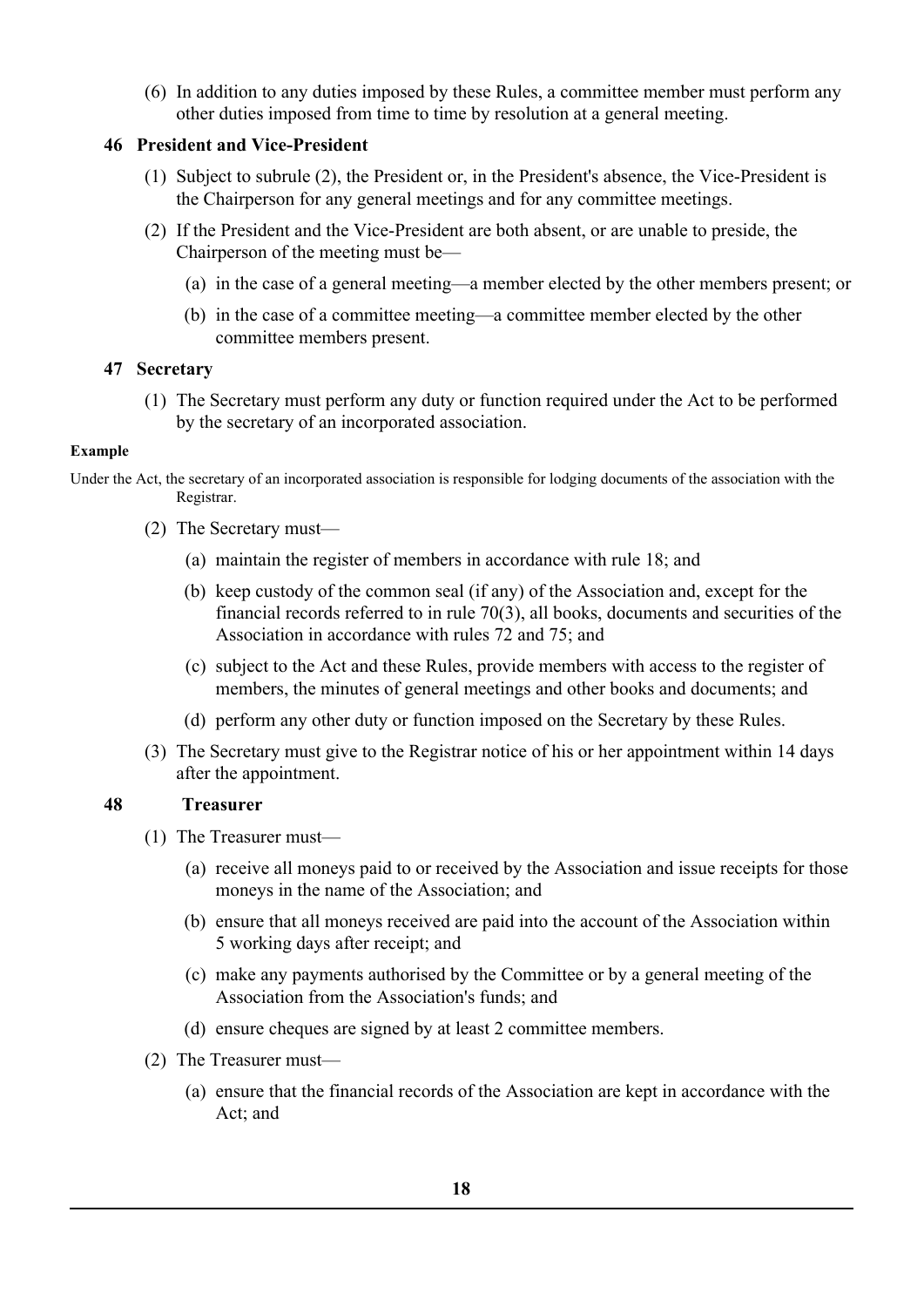- (b) coordinate the preparation of the financial statements of the Association and their certification by the Committee prior to their submission to the annual general meeting of the Association.
- (3) The Treasurer must ensure that at least one other committee member has access to the accounts and financial records of the Association.

# **Division 3—Election of Committee members and tenure of office**

#### **49 Who is eligible to be a Committee member**

A member is eligible to be elected or appointed as a committee member if the member—

- (a) is 18 years or over; and
- (b) is entitled to vote at a general meeting.

#### **50 Positions to be declared vacant**

- (1) This rule applies to—
	- (a) the first annual general meeting of the Association after its incorporation; or
	- (b) any subsequent annual general meeting of the Association, after the annual report and financial statements of the Association have been received.
- (2) The Chairperson of the meeting must declare all positions on the Committee vacant and hold elections for those positions in accordance with rules 51 to 54.

# <span id="page-18-0"></span> **51 Nominations**

- (1) Prior to the election of each position, the Chairperson of the meeting must call for nominations to fill that position.
- (2) An eligible member of the Association may—
	- (a) nominate himself or herself; or
	- (b) with the member's consent, be nominated by another member.
- (3) A member who is nominated for a position and fails to be elected to that position may be nominated for any other position for which an election is yet to be held.

# **52 Election of President etc.**

- (1) At the annual general meeting, separate elections must be held for each of the following positions—
	- (a) President;
	- (b) Vice-President;
	- (c) Secretary;
	- (d) Treasurer.
- (2) If only one member is nominated for the position, the Chairperson of the meeting must declare the member elected to the position.
- (3) If more than one member is nominated, a ballot must be held in accordance with rule 54.
- (4) On his or her election, the new President may take over as Chairperson of the meeting.

#### **53 Election of ordinary members**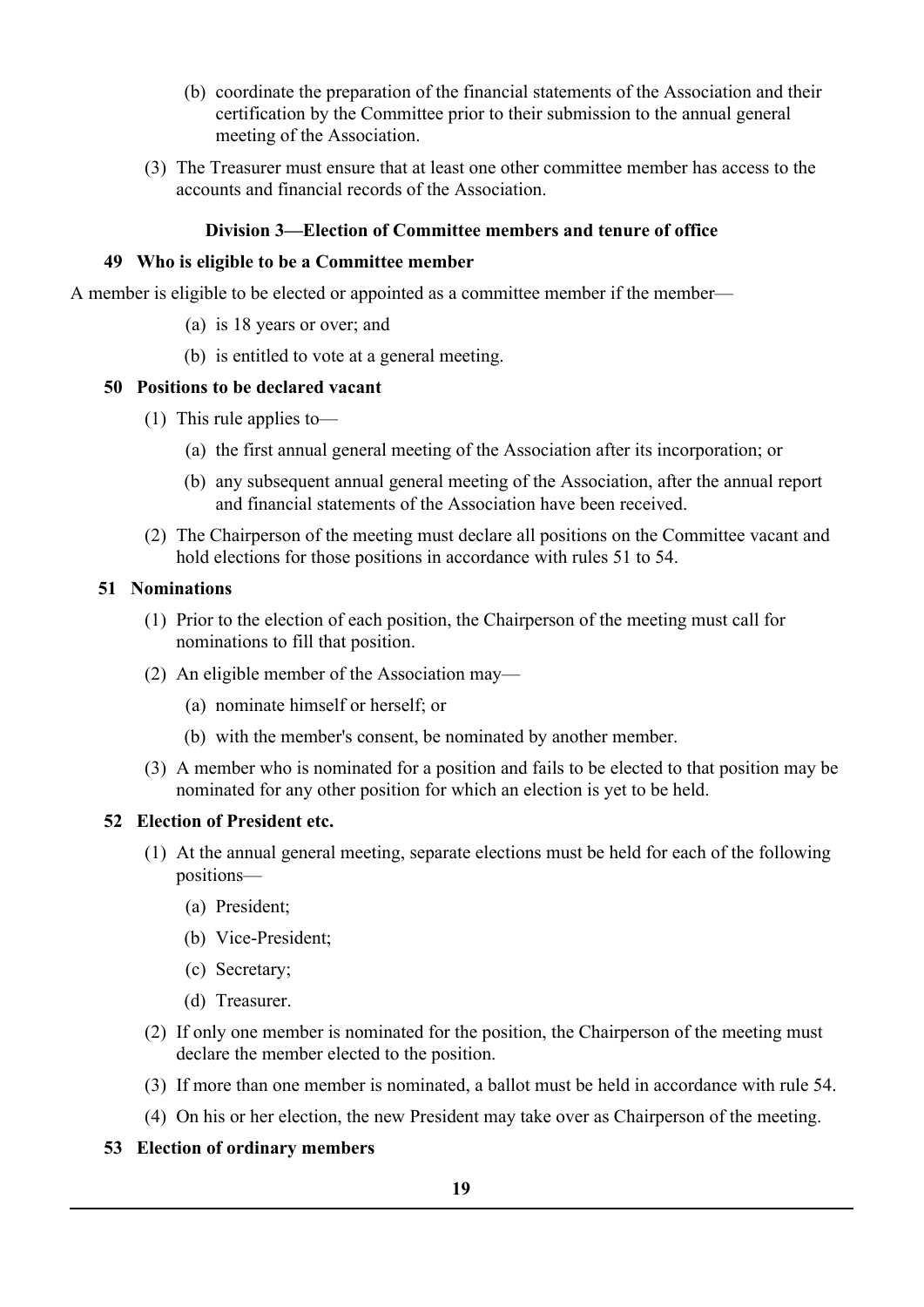- (1) The annual general meeting must by resolution decide the number of ordinary members of the Committee (if any) it wishes to hold office for the next year.
- (2) A single election may be held to fill all of those positions.
- (3) If the number of members nominated for the position of ordinary committee member is less than or equal to the number to be elected, the Chairperson of the meeting must declare each of those members to be elected to the position.
- (4) If the number of members nominated exceeds the number to be elected, a ballot must be held in accordance with rule 54.

#### **54 Ballot**

- (1) If a ballot is required for the election for a position, the Chairperson of the meeting must appoint a member to act as returning officer to conduct the ballot.
- (2) The returning officer must not be a member nominated for the position.
- (3) Before the ballot is taken, each candidate may make a short speech in support of his or her election.
- (4) The election must be by secret ballot.
- (5) The returning officer must give a blank piece of paper to—
	- (a) each member present in person; and
	- (b) each proxy appointed by a member.

#### **Example**

If a member has been appointed the proxy of 5 other members, the member must be given 6 ballot papers—one for the member and one each for the other members.

- (6) If the ballot is for a single position, the voter must write on the ballot paper the name of the candidate for whom they wish to vote.
- (7) If the ballot is for more than one position—
	- (a) the voter must write on the ballot paper the name of each candidate for whom they wish to vote;
	- (b) the voter must not write the names of more candidates than the number to be elected.
- (8) Ballot papers that do not comply with subrule (7)(b) are not to be counted.
- (9) Each ballot paper on which the name of a candidate has been written counts as one vote for that candidate.
- (10) The returning officer must declare elected the candidate or, in the case of an election for more than one position, the candidates who received the most votes.
- (11) If the returning officer is unable to declare the result of an election under subrule (10) because 2 or more candidates received the same number of votes, the returning officer must—
	- (a) conduct a further election for the position in accordance with subrules (4) to (10) to decide which of those candidates is to be elected; or
	- (b) with the agreement of those candidates, decide by lot which of them is to be elected. **Examples**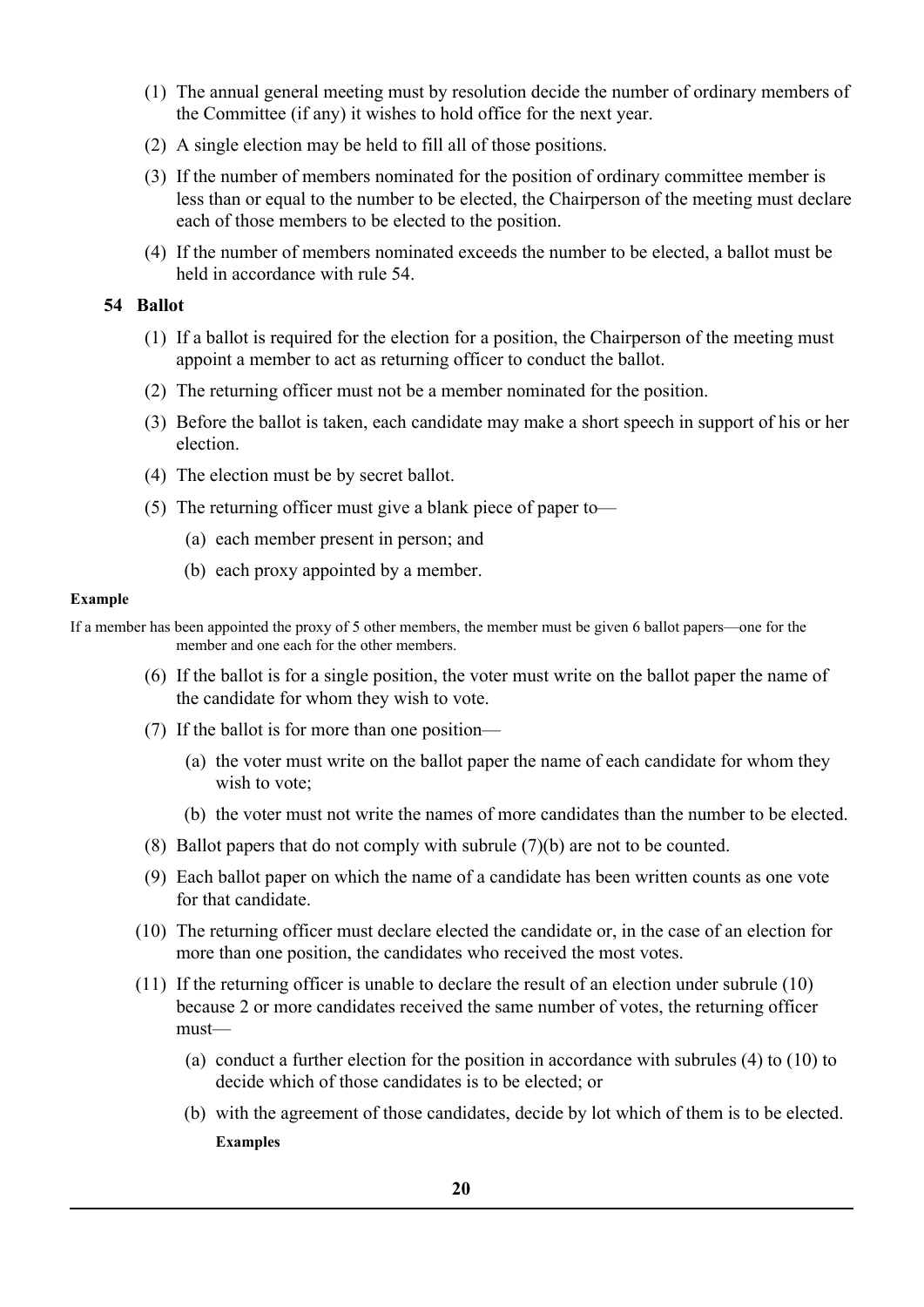The choice of candidate may be decided by the toss of a coin, drawing straws or drawing a name out of a hat.

# **55 Term of office**

- (1) Subject to subrule (3) and rule 56, a committee member holds office until the positions of the Committee are declared vacant at the next annual general meeting.
- (2) A committee member may be re-elected.
- (3) A general meeting of the Association may—
	- (a) by special resolution remove a committee member from office; and
	- (b) elect an eligible member of the Association to fill the vacant position in accordance with this Division.
- (4) A member who is the subject of a proposed special resolution under subrule (3)(a) may make representations in writing to the Secretary or President of the Association (not exceeding a reasonable length) and may request that the representations be provided to the members of the Association.
- (5) The Secretary or the President may give a copy of the representations to each member of the Association or, if they are not so given, the member may require that they be read out at the meeting at which the special resolution is to be proposed.

# **56 Vacation of office**

- (1) A committee member may resign from the Committee by written notice addressed to the Committee.
- (2) A person ceases to be a committee member if he or she—
	- (a) ceases to be a member of the Association; or
	- (b) fails to attend 3 consecutive committee meetings (other than special or urgent committee meetings) without leave of absence under rule 67; or
	- (c) otherwise ceases to be a committee member by operation of section 78 of the Act.

**Note**

A Committee member may not hold the office of secretary if they do not reside in Australia.

# **57 Filling casual vacancies**

- (1) The Committee may appoint an eligible member of the Association to fill a position on the Committee that—
	- (a) has become vacant under rule 56; or
	- (b) was not filled by election at the last annual general meeting.
- (2) If the position of Secretary becomes vacant, the Committee must appoint a member to the position within 14 days after the vacancy arises.
- (3) Rule 55 applies to any committee member appointed by the Committee under subrule (1) or  $(2)$ .
- (4) The Committee may continue to act despite any vacancy in its membership.

# **Division 4—Meetings of Committee**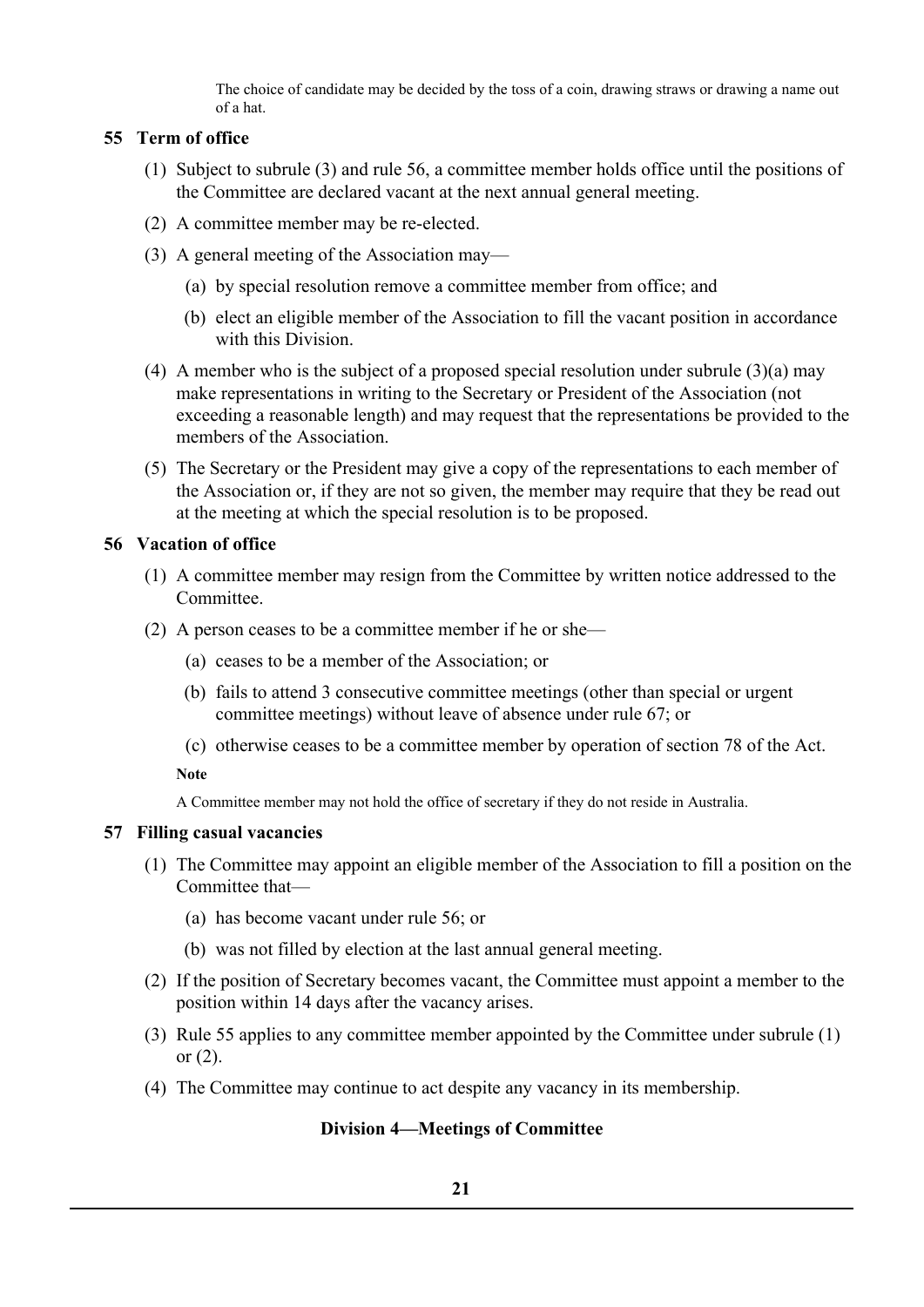# **58 Meetings of Committee**

- (1) The Committee must meet at least 4 times in each year at the dates, times and places determined by the Committee.
- (2) The date, time and place of the first committee meeting must be determined by the members of the Committee as soon as practicable after the annual general meeting of the Association at which the members of the Committee were elected.
- (3) Special committee meetings may be convened by the President or by any 4 members of the Committee.

# <span id="page-21-0"></span> **59 Notice of meetings**

- (1) Notice of each committee meeting must be given to each committee member no later than 7 days before the date of the meeting.
- (2) Notice may be given of more than one committee meeting at the same time.
- (3) The notice must state the date, time and place of the meeting.
- (4) If a special committee meeting is convened, the notice must include the general nature of the business to be conducted.
- (5) The only business that may be conducted at the meeting is the business for which the meeting is convened.

# <span id="page-21-1"></span> **60 Urgent meetings**

- (1) In cases of urgency, a meeting can be held without notice being given in accordance with rule 59 provided that as much notice as practicable is given to each committee member by the quickest means practicable.
- (2) Any resolution made at the meeting must be passed by an absolute majority of the Committee.
- (3) The only business that may be conducted at an urgent meeting is the business for which the meeting is convened.

#### **61 Procedure and order of business**

- (1) The procedure to be followed at a meeting of a Committee must be determined from time to time by the Committee.
- (2) The order of business may be determined by the members present at the meeting.

# **62 Use of technology**

- (1) A committee member who is not physically present at a committee meeting may participate in the meeting by the use of technology that allows that committee member and the committee members present at the meeting to clearly and simultaneously communicate with each other.
- (2) For the purposes of this Part, a committee member participating in a committee meeting as permitted under subrule (1) is taken to be present at the meeting and, if the member votes at the meeting, is taken to have voted in person.

#### **63 Quorum**

(1) No business may be conducted at a Committee meeting unless a quorum is present.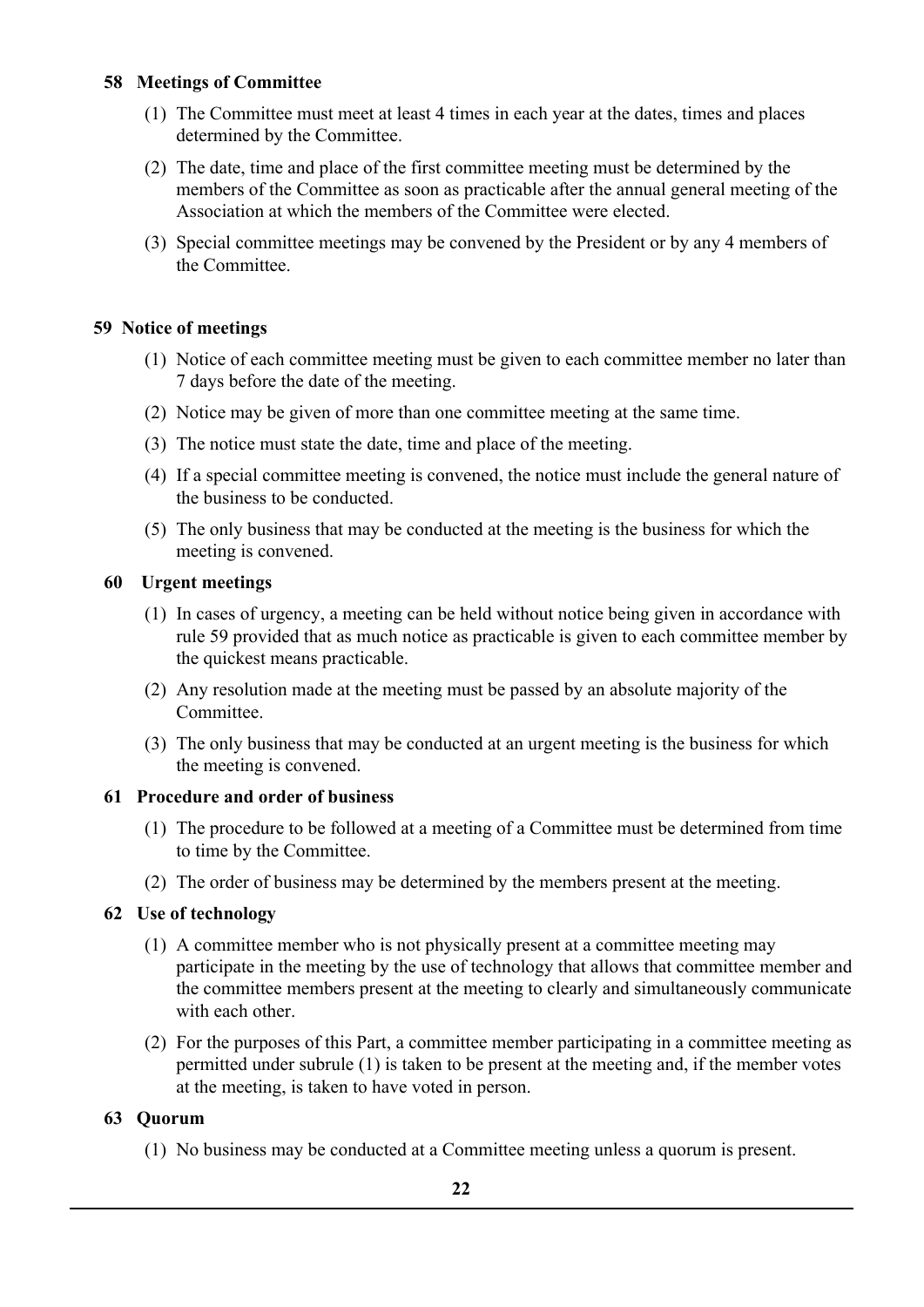- (2) The quorum for a committee meeting is the presence (in person or as allowed under rule 62) of a majority of the committee members holding office.
- (3) If a quorum is not present within 30 minutes after the notified commencement time of a committee meeting—
	- (a) in the case of a special meeting—the meeting lapses;
	- (b) in any other case—the meeting must be adjourned to a date no later than 14 days after the adjournment and notice of the time, date and place to which the meeting is adjourned must be given in accordance with rule 59.

### **64 Voting**

- (1) On any question arising at a committee meeting, each committee member present at the meeting has one vote.
- (2) A motion is carried if a majority of committee members present at the meeting vote in favour of the motion.
- (3) Subrule (2) does not apply to any motion or question which is required by these Rules to be passed by an absolute majority of the Committee.
- (4) If votes are divided equally on a question, the Chairperson of the meeting has a second or casting vote.
- (5) Voting by proxy is not permitted.

# <span id="page-22-0"></span> **65 Conflict of interest**

- (1) A committee member who has a material personal interest in a matter being considered at a committee meeting must disclose the nature and extent of that interest to the Committee.
- (2) The member—
	- (a) must not be present while the matter is being considered at the meeting; and
	- (b) must not vote on the matter.

#### **Note**

Under section 81(3) of the Act, if there are insufficient committee members to form a quorum because a member who has a material personal interest is disqualified from voting on a matter, a general meeting may be called to deal with the matter.

- (3) This rule does not apply to a material personal interest—
	- (a) that exists only because the member belongs to a class of persons for whose benefit the Association is established; or
	- (b) that the member has in common with all, or a substantial proportion of, the members of the Association.

#### **66 Minutes of meeting**

- (1) The Committee must ensure that minutes are taken and kept of each committee meeting.
- (2) The minutes must record the following—
	- (a) the names of the members in attendance at the meeting;
	- (b) the business considered at the meeting;
	- (c) any resolution on which a vote is taken and the result of the vote;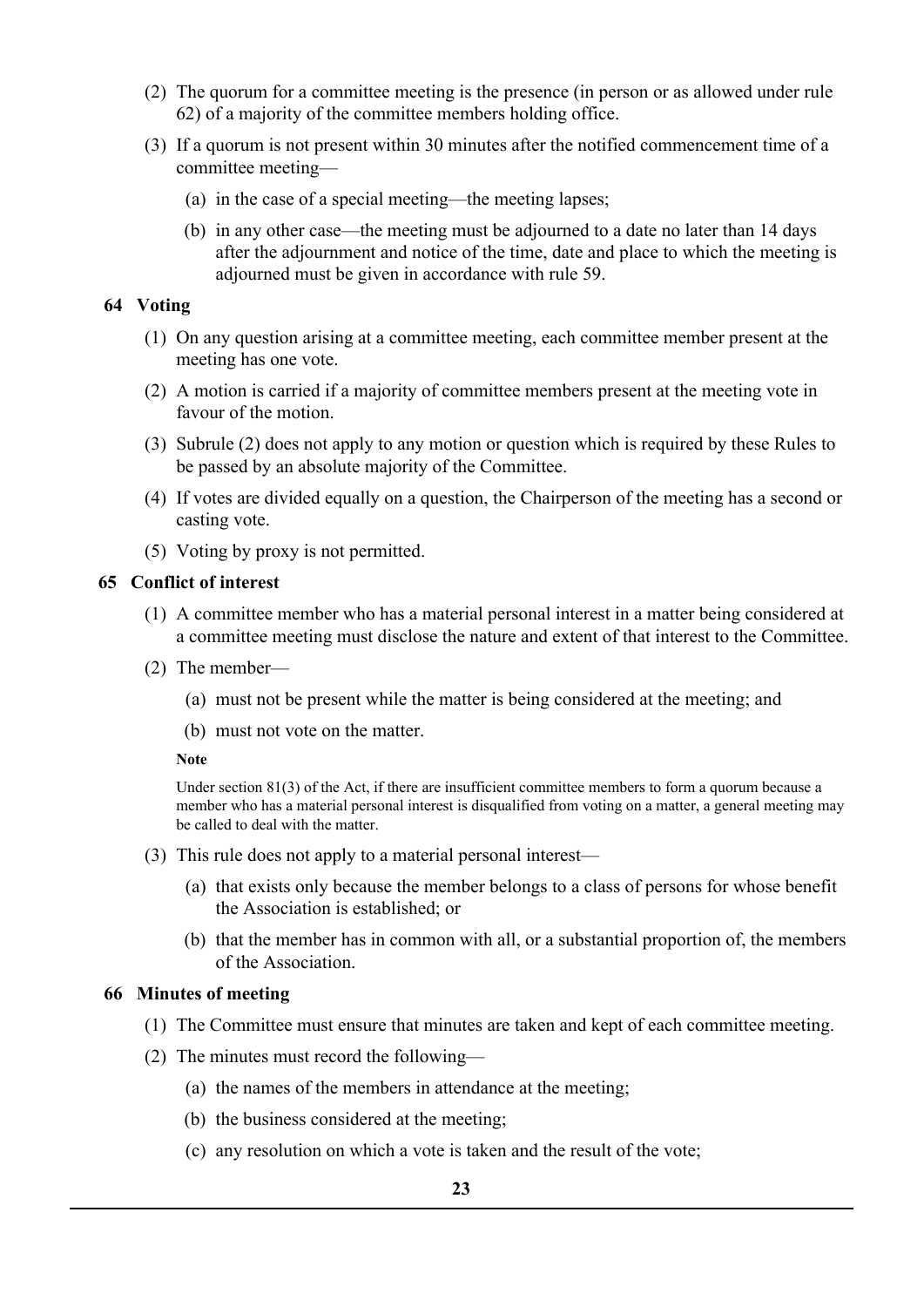(d) any material personal interest disclosed under rule 65.

# **67 Leave of absence**

- (1) The Committee may grant a committee member leave of absence from committee meetings for a period not exceeding 3 months.
- (2) The Committee must not grant leave of absence retrospectively unless it is satisfied that it was not feasible for the committee member to seek the leave in advance.

# **PART 6—FINANCIAL MATTERS**

# **68 Source of funds**

The funds of the Association may be derived from joining fees, annual subscriptions, donations, fund-raising activities, grants, interest and any other sources approved by the Committee.

# <span id="page-23-0"></span> **69 Management of funds**

- (1) The Association must open an account with a financial institution from which all expenditure of the Association is made and into which all of the Association's revenue is deposited.
- (2) Subject to any restrictions imposed by a general meeting of the Association, the Committee may approve expenditure on behalf of the Association.
- (3) The Committee may authorise the Treasurer to expend funds on behalf of the Association (including by electronic funds transfer) up to a specified limit without requiring approval from the Committee for each item on which the funds are expended.
- (4) All cheques, drafts, bills of exchange, promissory notes and other negotiable instruments must be signed by 2 committee members.
- (5) All funds of the Association must be deposited into the financial account of the Association no later than 5 working days after receipt.
- (6) With the approval of the Committee, the Treasurer may maintain a cash float provided that all money paid from or paid into the float is accurately recorded at the time of the transaction.

# **70 Financial records**

- (1) The Association must keep financial records that—
	- (a) correctly record and explain its transactions, financial position and performance; and
	- (b) enable financial statements to be prepared as required by the Act.
- (2) The Association must retain the financial records for 7 years after the transactions covered by the records are completed.
- (3) The Treasurer must keep in his or her custody, or under his or her control—
	- (a) the financial records for the current financial year; and
	- (b) any other financial records as authorised by the Committee.

# **71 Financial statements**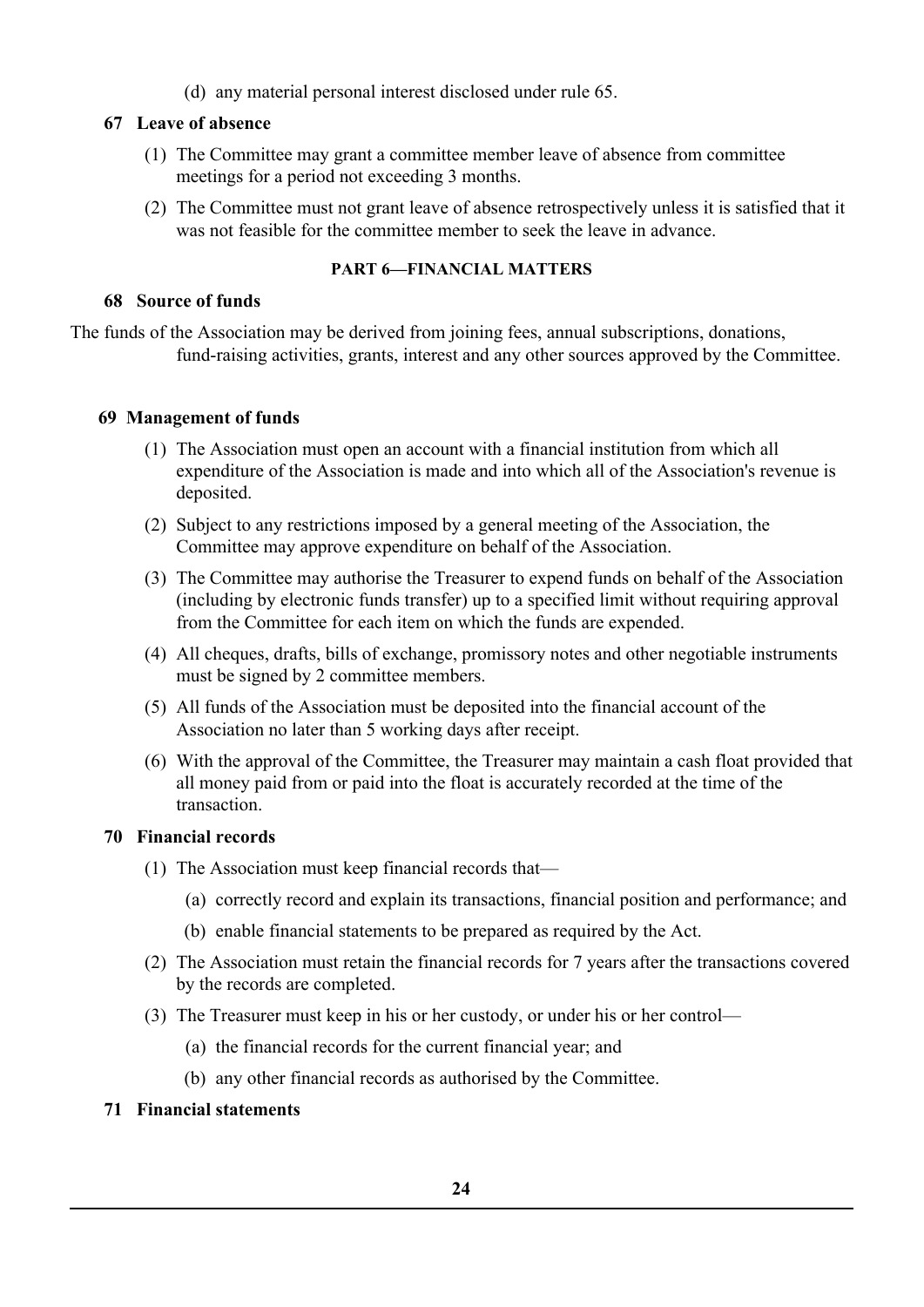- (1) For each financial year, the Committee must ensure that the requirements under the Act relating to the financial statements of the Association are met.
- (2) Without limiting subrule (1), those requirements include—
	- (a) the preparation of the financial statements;
	- (b) if required, the review or auditing of the financial statements;
	- (c) the certification of the financial statements by the Committee;
	- (d) the submission of the financial statements to the annual general meeting of the Association;
	- (e) the lodgement with the Registrar of the financial statements and accompanying reports, certificates, statements and fee.

#### **PART 7—GENERAL MATTERS**

#### **72 Common seal**

- (1) The Association may have a common seal.
- (2) If the Association has a common seal—
	- (a) the name of the Association must appear in legible characters on the common seal;
	- (b) a document may only be sealed with the common seal by the authority of the Committee and the sealing must be witnessed by the signatures of two committee members;
	- (c) the common seal must be kept in the custody of the Secretary.

#### **73 Registered address**

The registered address of the Association is—

(a) 8 Railway Road, Seville 3139. Postal Address is PO Box 54 Lilydale 3140.

- (a) the address determined from time to time by resolution of the Committee; or
- (b) if the Committee has not determined an address to be the registered address—the postal address of the Secretary.

#### **74 Notice requirements**

- (1) Any notice required to be given to a member or a committee member under these Rules may be given—
	- (a) by handing the notice to the member personally; or
	- (b) by sending it by post to the member at the address recorded for the member on the register of members; or
	- (c) by email or facsimile transmission.
- (2) Subrule (1) does not apply to notice given under rule 60.
- (3) Any notice required to be given to the Association or the Committee may be given—
	- (a) by handing the notice to a member of the Committee; or
	- (b) by sending the notice by post to the registered address; or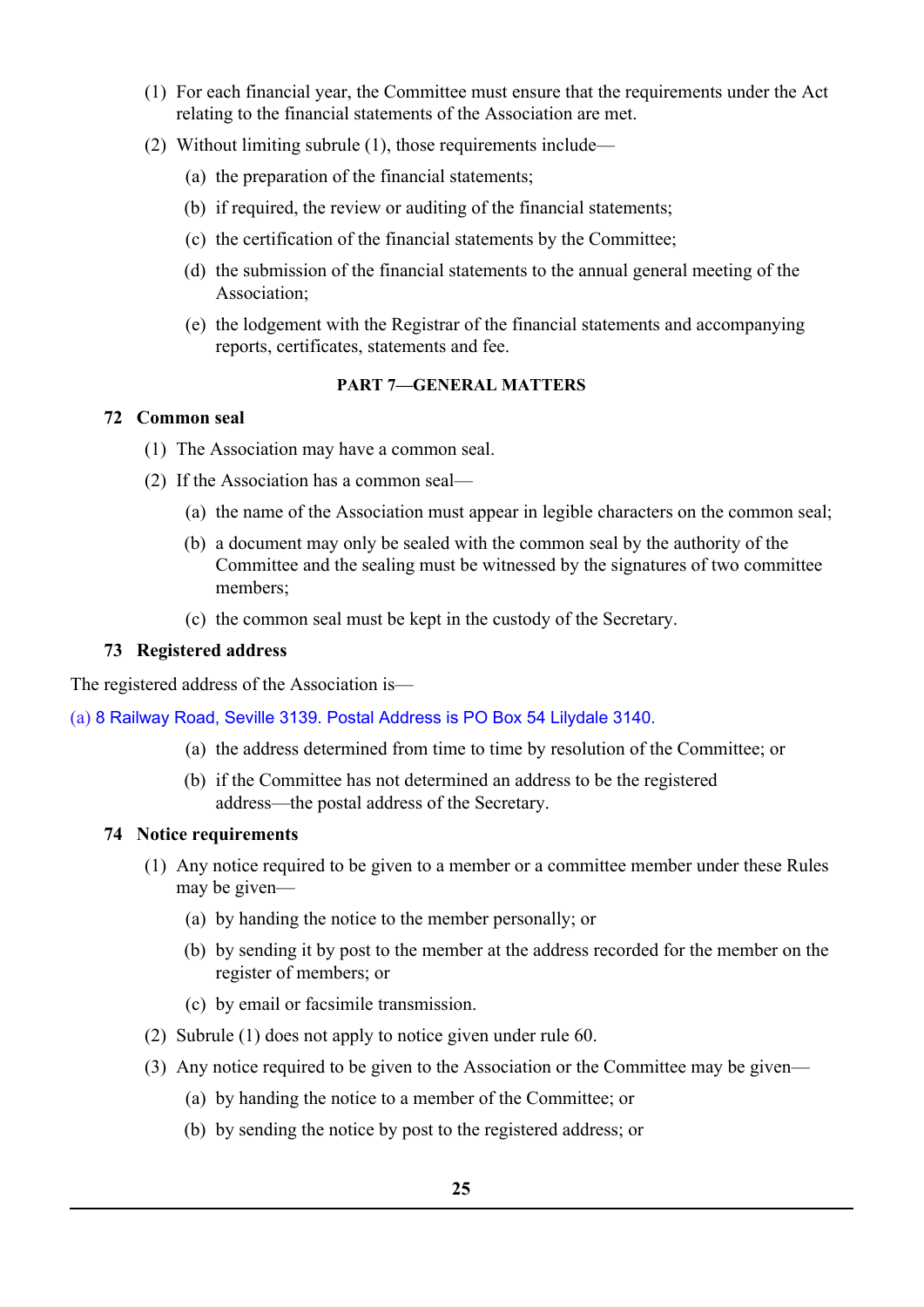- (c) by leaving the notice at the registered address; or
- (d) if the Committee determines that it is appropriate in the circumstances—
	- (i) by email to the email address of the Association or the Secretary; or
	- (ii) by facsimile transmission to the facsimile number of the Association.

# **75 Custody and inspection of books and records**

- (1) Members may on request inspect free of charge—
	- (a) the register of members;
	- (b) the minutes of general meetings;
	- (c) subject to subrule (2), the financial records, books, securities and any other relevant document of the Association, including minutes of Committee meetings.

**Note**

See note following rule 18 for details of access to the register of members.

- (2) The Committee may refuse to permit a member to inspect records of the Association that relate to confidential, personal, employment, commercial or legal matters or where to do so may be prejudicial to the interests of the Association.
- (3) The Committee must on request make copies of these rules available to members and applicants for membership free of charge.
- (4) Subject to subrule (2), a member may make a copy of any of the other records of the Association referred to in this rule and the Association may charge a reasonable fee for provision of a copy of such a record.
- (5) For purposes of this rule
	- *relevant documents* means the records and other documents, however compiled, recorded or stored, that relate to the incorporation and management of the Association and includes the following—
		- (a) its membership records;
		- (b) its financial statements;
		- (c) its financial records;
		- (d) records and documents relating to transactions, dealings, business or property of the Association.

# **76 Winding up and cancellation**

- (1) The Association may be wound up voluntarily by special resolution.
- (2) In the event of the winding up or the cancellation of the incorporation of the Association, the surplus assets of the Association must not be distributed to any members or former members of the Association.
- (3) Subject to the Act and any court order made under section 133 of the Act, the surplus assets must be given to a body that has similar purposes to the Association and which is not carried on for the profit or gain of its individual members.
- (4) The body to which the surplus assets are to be given must be decided by special resolution.